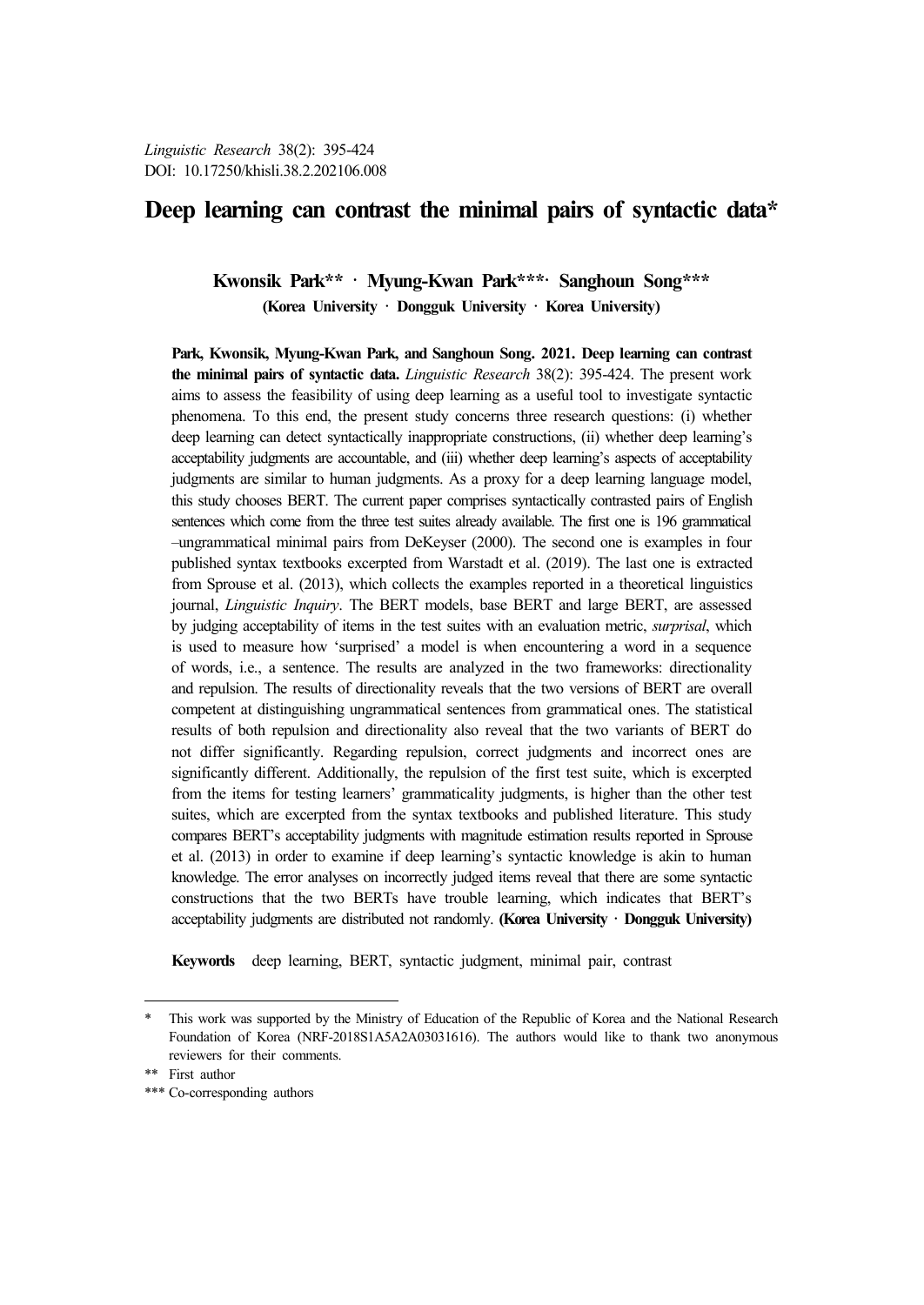# **1. Introduction**

The present study proposes a quantitative method that facilitates more empirical research on syntactic phenomena by examining whether deep learning's acceptability judgments properly contrast syntactically appropriate–inappropriate constructions. Syntacticians generally use minimal pairs to investigate syntactic phenomena to focus on a specific syntactic constraint regarding a single word or construction. While this approach is rooted in traditional methodology of phonology, it is also applicable to syntactic studies in that utilizing minimal pairs enables researchers to explain a certain syntactic phenomenon allowing some elements but excluding others in the same syntactic environment. Using the methodology, this research aims at assessing whether deep learning can discern binary distinctions between two syntactically appropriate– inappropriate sentences in a minimal pair. If a deep learning model can detect inappropriateness of syntactic expressions and the judgments are quite similar to human judgments, then syntacticians can make use of deep learning as a supplementary tool to study syntactic phenomena in a more empirical and quantitative approach.

There have been studies that implement models with deep neural networks and evaluate them with minimal pairs (e.g., Marvin and Linzen 2018), but it seems that little research has reported the feasibility of using deep learning as an "infrastructure for modeling human sentence processing" (Linzen 2018) in a specific and arithmetical way. Additionally, much of the previous research focuses on ascertaining whether deep learning models can learn syntactic information, though not examining which syntactic constructions they are vulnerable to understand and why. Da Costa and Chaves (2020), for instance, evaluates deep learning models' ability to learn filler-gap dependencies and demonstrates some neural networks can learn the syntactic information, but the paper does not offer detailed explanations for the networks' sensitivity to specific syntactic phenomena. Furthermore, to our knowledge, no previous study comprehensively investigates whether and how deep learning's understanding of syntactic pairs is similar to human acceptability judgments.

It is necessary to explain how and why a model can(not) learn certain syntactic phenomenon correctly in order to validate the utility of deep learning as a reliable tool to research on syntax. As is well-known, performances of deep learning models are not easy to assess due to the *black box* problem of neural networks (Alain and Bengio 2016; and many others). Nonetheless, evaluating a model's performance with respect to its inner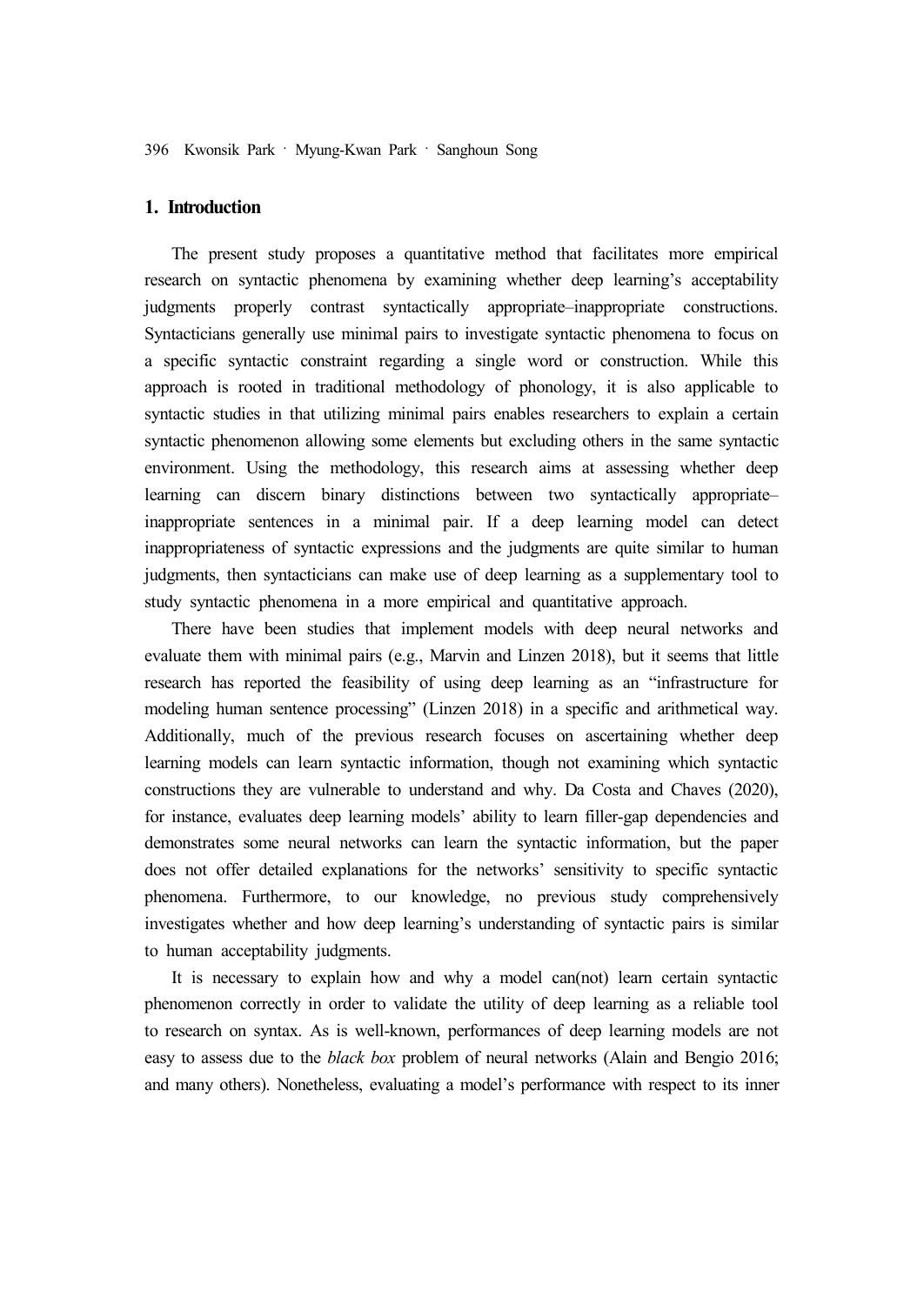mechanism still has a significance to linguistic research. Otherwise, linguists (particularly, syntacticians) can hardly provide an interdisciplinary study between theoretical linguistics and deep learning techniques.

With this in mind, we attempt to account for which syntactic constructions deep learning can discern and which it cannot, and why it is inclined to learn specific constructions. The present study also compares deep learning's acceptability judgments to human judgments with reference to the magnitude estimation results reported in Sprouse et al. (2013). Thereby, this study investigates how deep learning's syntactic knowledge represents human acceptability judgments.

To this end, the current work makes use of a deep learning language model, BERT (Bidirectional Encoder Representations from Transformers; Devlin et al. 2018). We evaluate BERT's syntactic knowledge with the three test suites made up of minimal pairs excerpted from several sources including syntax textbooks and published linguistics literature with manifold phenomena. *Surprisal* is used to evaluate BERT's ability to discern which construction is grammatically acceptable or not to test it adopting the well-established psycholinguistic approach. By modeling the way that syntacticians study syntactic phenomena, i.e., assessing an ability to distinguish well-formed constructions from ill-formed ones, demonstrating the feasibility of linguistic research on syntactically contrasted minimal pairs with deep learning would proffer a new approach to expand syntactic research.

# **1.1 Representing humans' acceptability with deep learning**

We admit that deep learning's judgments do not fully represent humans' acceptability. Nonetheless, there are not a few studies which attempt to measure how closely a deep learning model's representation approximates to humans' acceptability such as SuperGLUE (A Stickier Benchmark for General-Purpose Language Understanding Systems; Wang et al. 2020). Although more academic dialogue on whether (and how) deep learning's representation projects acceptability is needed to be continued, we have the following standpoint in the current research. Measuring acceptability is to observe a sort of language usage, and the usage is accumulated in corpus. Therefore, given that implementation of a language model is aimed to represent language users' language faculty employing the corpus, it is valid to reason that acceptability is to a degree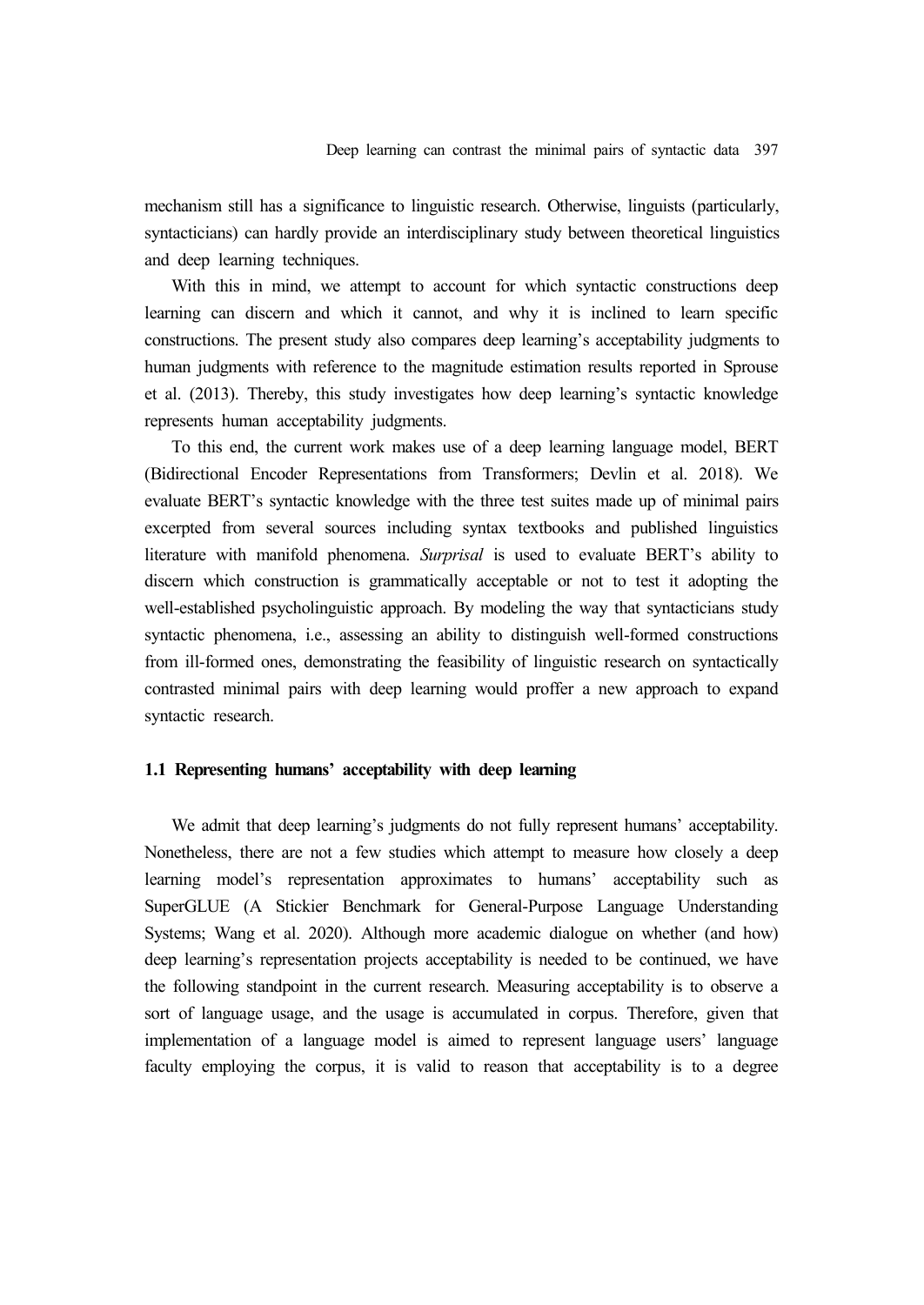mirrored in the language model. However, it is certainly necessary to conduct more research on the validity.

### **1.2 Outline**

This article is structured as follows. Section 2 illustrates the methods of this research. Section 3 presents the results of assessing BERT's syntactic ability with the three test suites. Section 4 discusses the implications of this study. Section 5 concludes the present study and proposes the future research agenda on syntactic phenomena with deep learning technology.

## **2. Method**

# **2.1 Model**

We choose BERT as a proxy for deep learning technology as it is proven to learn syntactic information in many previous studies (e.g., Goldberg 2019). BERT, trained with 3,300M words from the BookCorpus (800M; Zhu et al. 2015) and English Wikipedia (2,500M), "is designed to pre-train deep bidirectional representations from unlabeled text by jointly conditioning on both left and right context in all layers" (Devlin et al. 2018: 1). Humans also process sentences bidirectionally, in particularly when processing ambiguous sentences, e.g., *The man killed the king with the knife* (Carnie 2013: 96). Furthermore, there are constructions that we need to process in a right-to-left direction such as cataphora (e.g., Moulton et al. 2018), right dislocation (e.g., Cecchetto 1999), and clause-final focus position (e.g., Song 2017: 59). In this respect, BERT's language processing mechanism is designed cognitively closer to humans', so this bidirectional approach is more powerful than the traditional left-to-right one. BERT also uses self-attention mechanism (Vaswani et al. 2017), which specializes in capturing contextual information of each word by computing weighted averages of the vectors of each token in a sentence. For example, *runs* in a sentence "The dog runs" is different from *runs* in "The man runs a restaurant", because in the latter example the meaning of *runs* is determined by *the*, *man*, *a*, and *restaurant*, possibly resulting in the meaning similar to *operate*, not *dash*.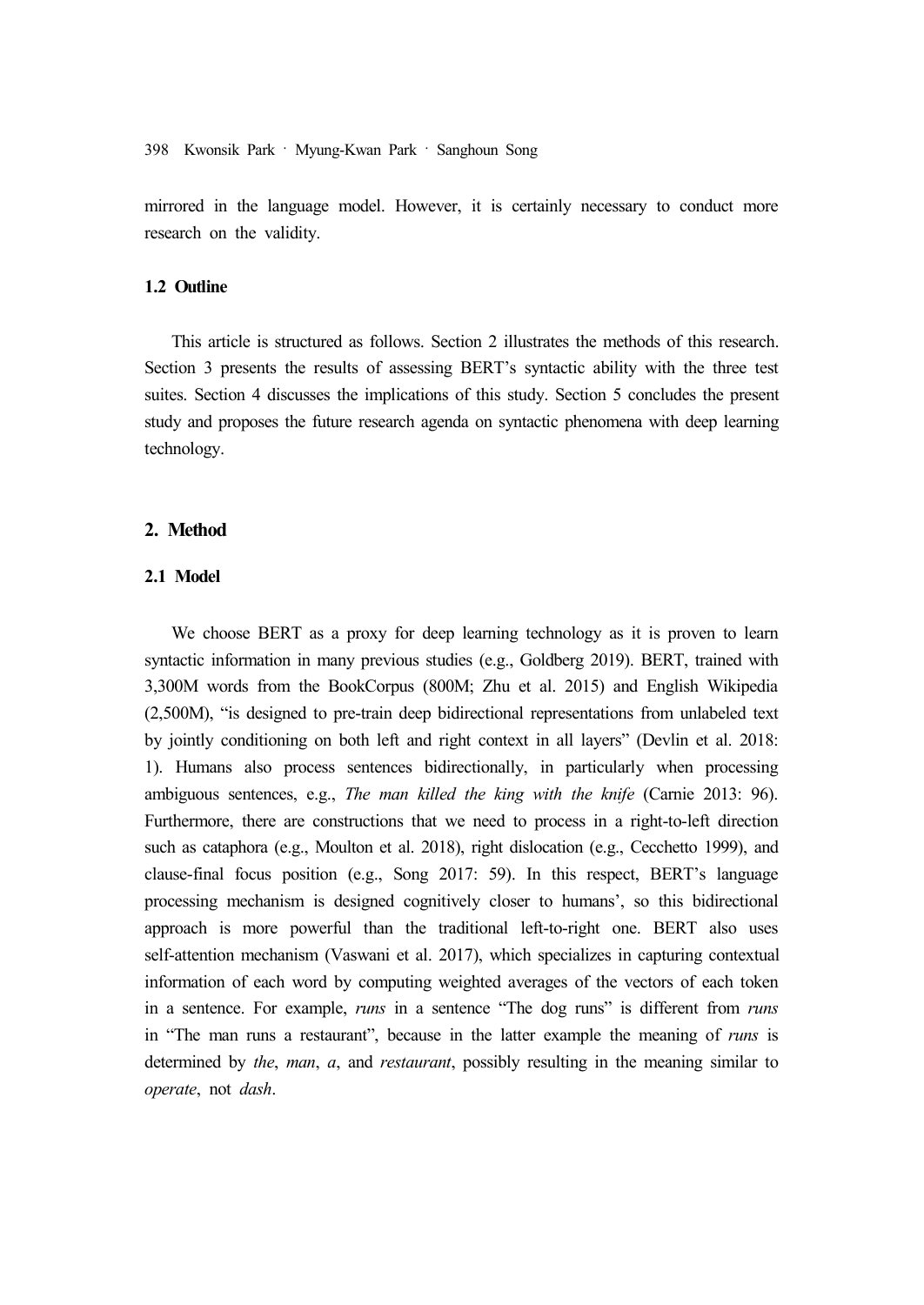Devlin et al. (2018) train BERT with two tasks: (i) predicting a special noise token, [MASK], and (ii) making a next sentence prediction. The first task is chosen to allow BERT to represent intra-sentence information. Motivated by the Cloze task (Taylor 1953), a token is masked in a sentence, and the model predicts the masked token. In doing so, the model computes the probability of each word occurring in accordance with its surrounding tokens, i.e., its context, from both left-to-right and right-to-left directions simultaneously. To understand inter-sentence information, BERT is trained with the second task to capture inter-sentential discourse information between two sentences.

We make use of the two versions of BERT: base BERT and large BERT. They differ in model size: base BERT's architecture comprises 12 layers of transformer blocks, 768 hidden units, and 12 self-attention heads, whereas large BERT comprises 24 layers of transformer blocks, 1024 hidden units, and 16 attention heads, resulting in base BERT having 110M parameters and large BERT, 340M. The number of a model parameter is related to how much and how deeply the model learns from the input data. Devlin et al. (2018) report that large BERT outperforms base BERT in all the tasks of the General Language Understanding Evaluation (GLUE), which is a recognized wide-coverage multi-task benchmark used to evaluate NLP models (Wang et al. 2018). We expect that large BERT also outdoes base BERT in our test suites.

## **2.2 Test suites**

We extract three test suites from DeKeyser (2000), Warstadt et al. (2019), and Sprouse et al. (2013) to evaluate BERT in a comprehensive way. The first test suite is excerpted from DeKeyser (2000), which is a revised version of those in Johnson and Newport (1989). This test set is a comprehensive and highly elaborated set of assessing English learners' syntactic knowledge. Categorized into 11 types (27 sub-types), the original test items were composed of 200 sentences including four pre-test items. With the pre-test items excluded, Test Suite I comprises 98 correct–incorrect minimal pairs with binary grammaticality values, grammatical and ungrammatical. It is exemplified in (1).

(1) a. The little boy is [speaking/\*speak] to a policeman. (present progressive) b. Tom is reading [a book/\*book] in the bathtub. (determiners)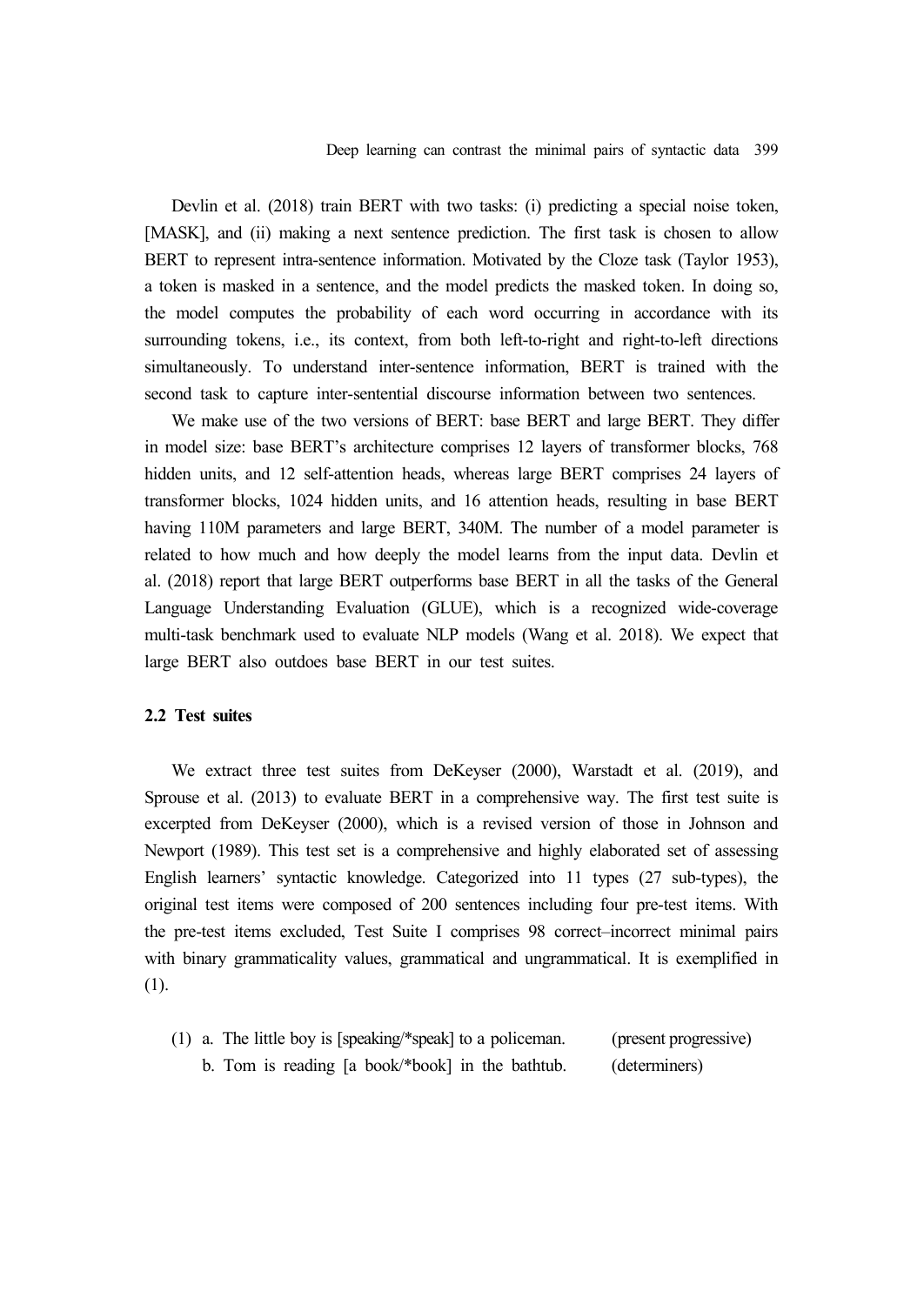- c. Peter made out the check but didn't [sign it/\*sign]. (pronominalization)
- d. What [is Martha/\*Martha is] bringing to the party? (wh-questions)
- e. George says [them much/\*much] too softly. (subcategorization)

Second, Test Suite II is extracted from the Corpus of Linguistic Acceptability (hereafter, CoLA; Warstadt et al. 2019). CoLA comprises 10,657 English sentences labeled with two conditions, grammatical and ungrammatical. They are compiled from published linguistics literature of diverse sources. We use four syntax textbooks among the sources to focus only on syntactic phenomena (see Table 1). As not all the sentences in each source are composed of minimal pairs, we manipulated the original sentences by constructing ungrammatical sentences if corresponding grammatical sentences do not exist in the source. For instance, the sentence \**There was he in the garden* in Adger (2003) does not have a corresponding grammatical sentence, so we create the grammatical counterpart *There was a boy in the garden*. Conversely, some grammatical sentences that have no corresponding ungrammatical ones are excluded in the test suite as we believe it is not appropriate to decide which word in a sentence should be made an erroneous expression, which can be influenced by our bias (note that CoLA does not include the intention of writing each sentence).

We employ CoLA because it includes diverse aspects of syntactic phenomena excerpted from published syntax textbooks as well as it contains a large amount of test items. Meanwhile, CoLA is one of the tasks of the GLUE benchmark. The reason that we test CoLA data although it had already been tested in the benchmark is that we use a different evaluation metric, *surprisal* (Levy 2008; Hale 2001), from what was used in GLUE benchmark. The GLUE benchmark follows the evaluation metric for CoLA chosen in Warstadt et al. (2019): Matthews correlation coefficient (MCC; Matthews 1975). The MCC, which is known to resolve the potential of providing misleading information from accuracy and F1 score (Chicco and Jurman 2020), is a method of evaluating the quality of binary classifications. We admit that it is also a good evaluation metric, but to approach the data in a psycholinguistic perspective, it is probably more adequate to use *surprisal* to measure BERT's syntactic knowledge, considering that "syntactic contrasts result from perceptual processing in our brain" (Song and Oh 2017: 390).

Finally, we create the last test suite from Sprouse et al. (2013). In keeping with the typical practice in the field of machine reading comprehension or natural language processing, we decide to add diverse sources from published literature as well as syntax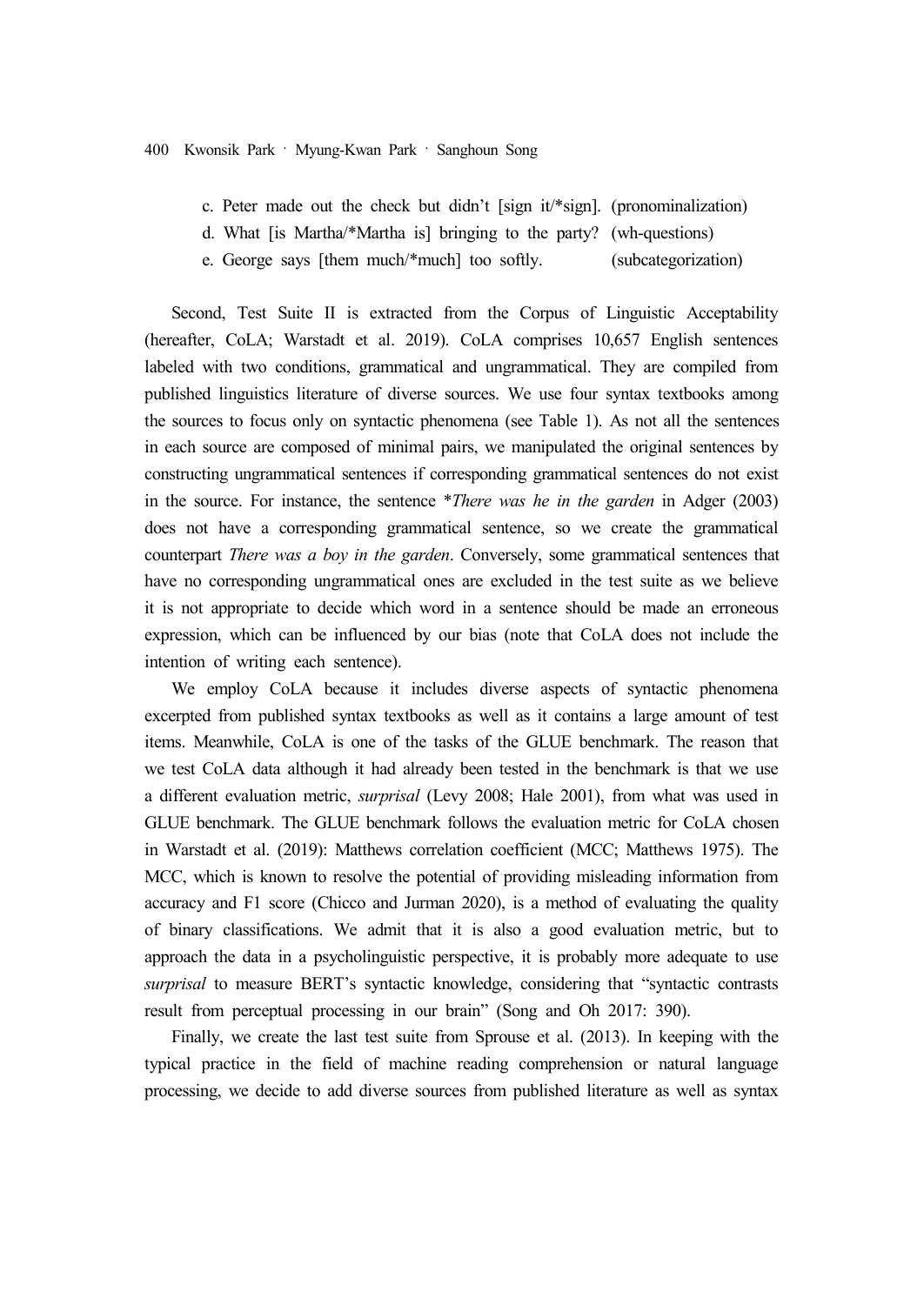textbooks. Sprouse et al. (2013) make use of English sentences exemplified in a theoretical journal *Linguistic Inquiry* for comparing between informal and formal acceptability judgments of sentences. They tested 148 pairwise syntactic phenomena (296 sentences) selected from 1743 English sentences published in *Linguistic Inquiry* between 2001 and 2010.

The present paper uses only minimal pairs that are computationally tractable for masking. For example, [*It appears that Monday Juanita was running late*] and [\**Monday appears that Juanita was running late*] are a minimal pair, but each sentence is not computationally appropriate for masking because for the machine they are different in two discrete aspects, i.e., the position of *Monday* and the insertion of *it*. In addition, we filtered out the expressions that do not have a sentence structure, e.g., [*his*/\**him*] *book*. If a masked word is an out-of-vocabulary word that is not included in the vocabulary of a model, i.e., an unknown token for the model, it is also excluded; e.g., tokens such as *infuriate* and *wail* are unknown tokens for BERT. However, if an out-of-vocabulary word is created on purpose, such as *sleeped* for testing test takers' knowledge of irregular verb forms, it is included. The examples are also excluded which include more than one syntactically contrasted elements, e.g., [*The patient was examined carefully*/\**The patient examines carefully*] have two contrasted elements, active/passive voice and past/present tense, so we excluded the examples. Table 1 shows the results of manipulating the original test sets.

| Test suites    | Source                  | Number of<br>original Set | Number of<br>manipulated Set |
|----------------|-------------------------|---------------------------|------------------------------|
| Test suite I   | DeKeyser (2000)         | 196                       | 186                          |
|                | Adger (2003)            | 948                       | 342                          |
|                | Carnie (2013)           | 870                       | 208                          |
| Test suite II  | Miller (2002)           | 426                       | 62                           |
|                | Sportiche et al. (2013) | 651                       | 182                          |
|                | Subtotal                | 2,895                     | 794                          |
| Test suite III | Sprouse et al. (2013)   | 2,400                     | 1,468                        |
| Total          |                         | 5,490                     | 2,448                        |

Table 1. Three test suites

### **2.3 Evaluation metric**

We employ *surprisal* as an evaluation metric of BERT's acceptability judgments.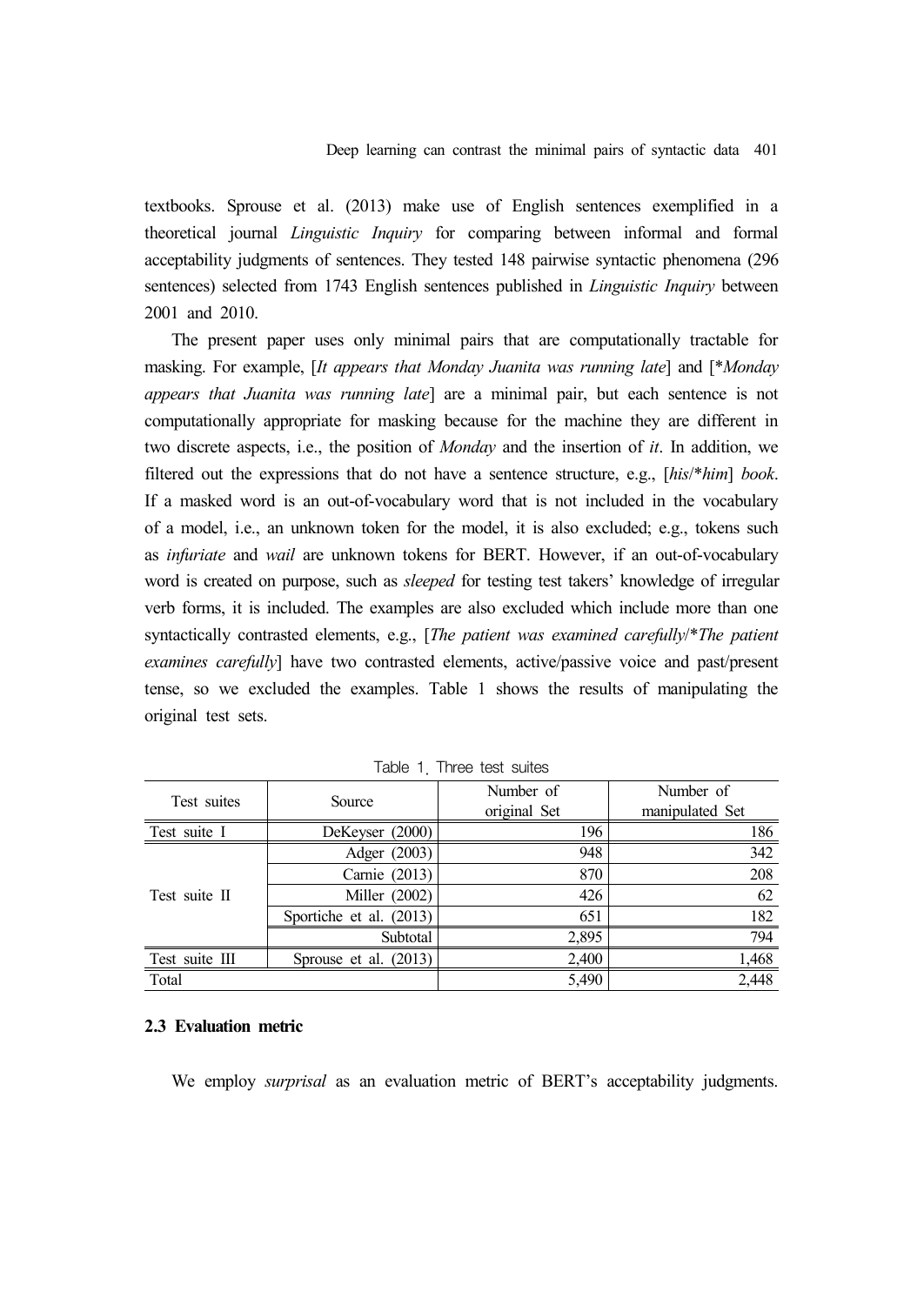*Surprisal*, which is one of the traditional measures for computational language models (Kim et al. 2020), is exploited to measure *how surprised* neural networks are when encountering a target word in a sequence of words, i.e., a sentence (e.g., Da Costa and Chaves 2020; Wilcox et al. 2019). *Surprisal* of a word is "defined as the negative log-probability of  $w_i$  in its sentential context [...] and extra-sentential context [...]," formularized in (2), where *w1…i-1* represents an already-seen input sequence and CONTEXT represents extra-sentential context. *Difficulty* in the formula means the cognitive difficulty of processing a word that a parser feels; if *surprisal* of a word in a context increases, processing difficulty of the word that the parser perceives also increases because the word does not appear commonly in the context, and if *surprisal*  is close to "0", the word is less likely to occur in the context, or ungrammatical.

(2) *diffically* 
$$
\propto -\log P(w_i|w_{i...i})
$$
, *CONTEXT*) (Levi 2008: 5)

Grounded on the notion of *surprisal*, a *surprisal* value that a model assigns to a word corresponds to how rarely the word in a given sentence occurs in the training data, i.e., to "the extent to which that word is expected under the language model's probability distribution" (Wilcox et al. 2019). Accordingly, we can assess a language model's syntactic knowledge by calculating acceptability of a grammatical–ungrammatical pair by comparing *surprisal* scores of them: if the *surprisal* score of an ungrammatical expression is more than a grammatical one, we can assume that the model has appropriately learned the syntactic well-formedness of the expression. Adopting the method of measuring *surprisal* in Da costa and Chaves (2020), we extract *surprisal* scores of a target word in a sentence by converting a softmax activation of the target into a negative log-probability. As BERT has a bidirectional approach, the formula, (2), is not applicable to BERT's masked model because (i) it considers only an already encountered input sequence other than the following one in a given sentence, and (ii) it also reflects extra-sentential factors. Accordingly, we adapt the formula of Da Costa and Chaves (2020) designed to apply *surprisal* calculation to BERT's masked model as follows:

(3) *surprisal*  $\propto -\log P(\text{softmax}(w))$ 

*Surprisal* of a masked token w is determined by the probability of w occurring depending on surrounding words in left and right locations.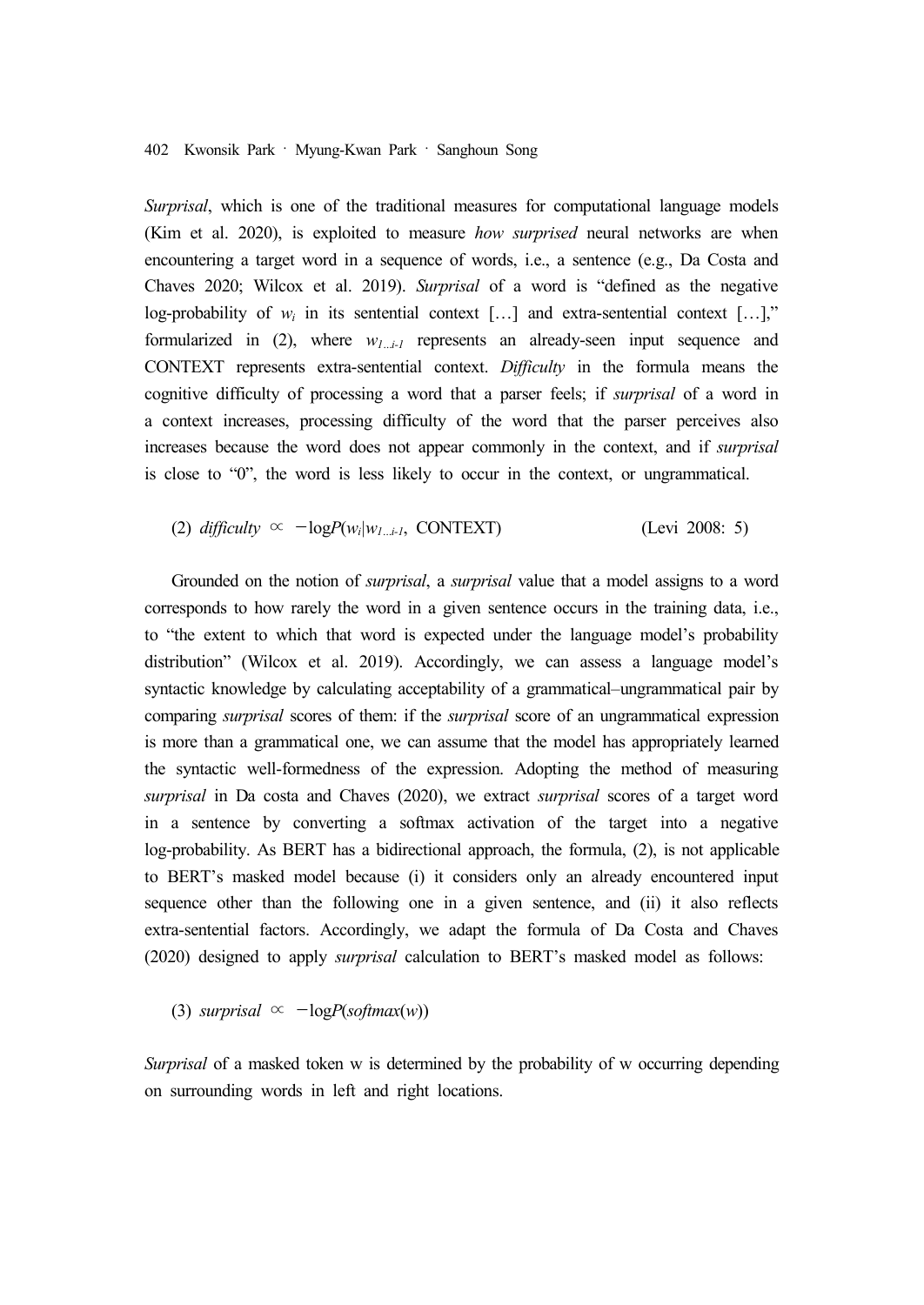We manually mask where we intend to insert a target grammatical or ungrammatical expression, and each alternative word is replaced with the [MASK] token, as exemplified in (4):

- (4) a. Last night the old lady [MASK] in her sleep. (replaced with [died/\*die])
	- b. The girl cut [MASK] on a piece of glass. (replaced with [herself/\*himself])
	- c. Kevin called Nancy for a date [MASK]. (replaced with [up])
	- d. Kevin called Nancy [MASK] for a date. (replaced with [\*up])

After measuring a word's negative log-probability of occurring in the masked location, the current work takes it that if the *surprisal* score of the ungrammatical expression (\*die) is higher than the grammatical one (died) as in (4a), it indicates that BERT perceives that past tense is more appropriate than present tense in the environment at hand; as the surrounding words, i.e., the context, of the alternative words are the same, it is reasonable to assume that BERT has a sense of syntactic use for past and present tense.

The present work also follows the standpoint on how to appropriately measure the convergence rate of acceptability judgments on syntactic phenomena as proposed by Song and Oh (2017). The authors present four methodological frameworks for representing the acceptability of syntactic contrasts in terms of (i) directionality, (ii) goodness, (iii) repulsion, and (iv) intensity of contrasted items. Suppose that there is a spectrum of acceptability representing mental response as gradience between extremely bad to extremely good (see Song and Oh 2017). From the standard of directionality, correct acceptability judgments on two sentences in a minimal pair are determined by whether a good sentence goes to the good side and a bad sentence goes to the bad side. Goodness refers to whether the position of acceptability of a good sentence is located in the right half of the spectrum. Therefore, to represent the goodness of two minimally differing items, we need to pinpoint an absolute value of "0" in the spectrum. Repulsion is a matter of distance between two contrasted items in the spectrum; the acceptability of two contrasted items is far enough away if their acceptability differs considerably. According to the authors, the concept of repulsion is in line with Lakoff (1977)'s statement that acceptability should not be addressed in terms of a dichotomy, i.e., in an either/or distinction, but in a hierarchical system, i.e., in a gradient spectrum. In a similar vein, Song and Oh (2017) also suggest that repulsion is related to hard vs. soft constraints proposed by Sorace and Keller (2005), i.e., distance of acceptability between two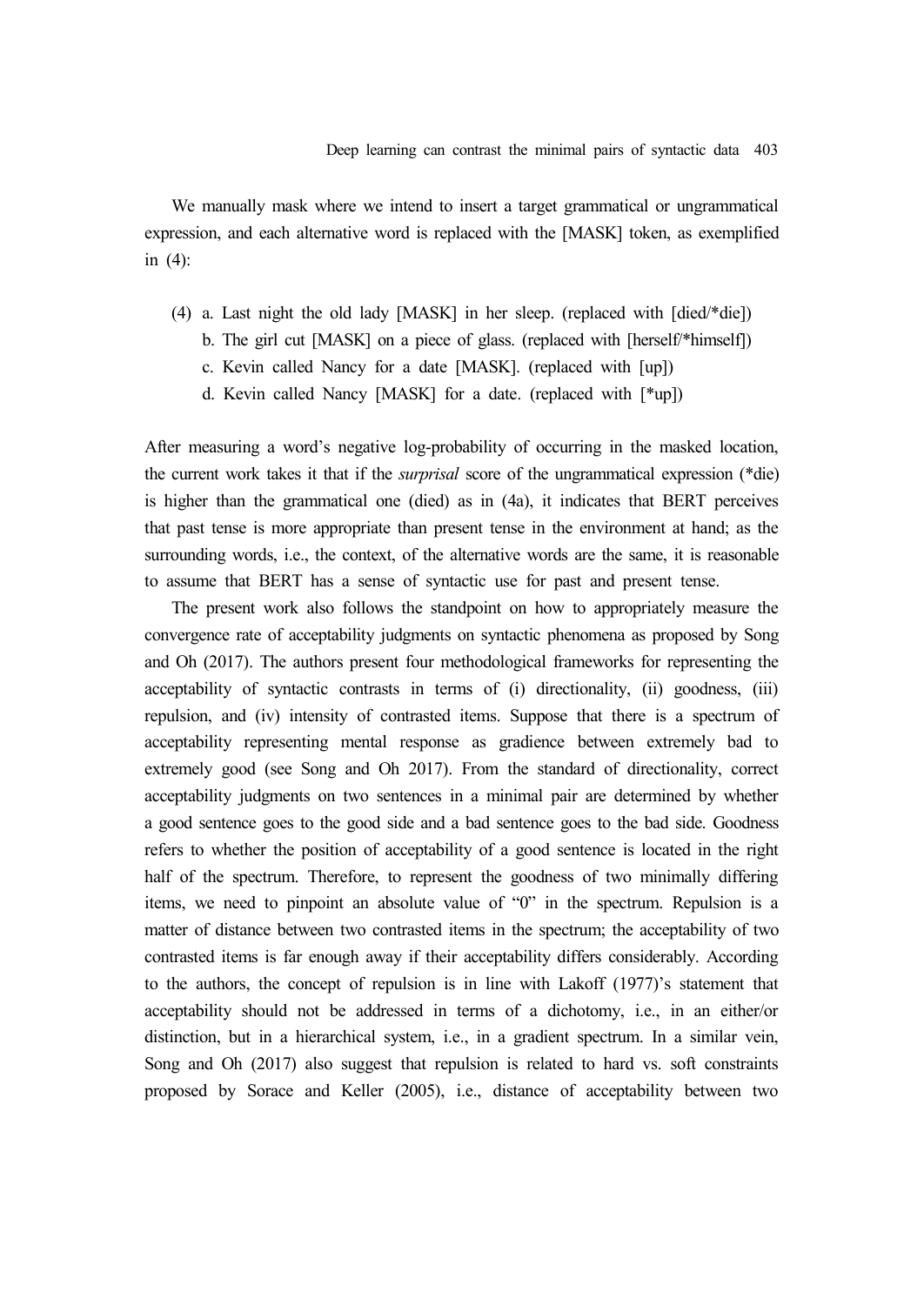contrasted items in the spectrum represents a degree to which the two items differ in acceptability. Finally, intensity refers to how narrowly concentrated acceptability judgments are; if there exist some variations in the acceptability of an expression among speakers, acceptability judgments of the expression spread across the spectrum.

Based on the framework outlined, *surprisal* scores of a model between good and bad expressions in the current research are taken to represent the directionality and repulsion of contrasted items. *Surprisal* represents directionality, as each *surprisal* score represents which item is more surprising, i.e., more unacceptable, as exemplified  $(5)-(7)$ . The items (examples in Test Suite I) are predicted by base BERT, and bolded words are masked tokens.

- (5) a. Last night the old lady **died** in her sleep. (surprisal: 1.6570824)
	- b. \*Last night the old lady **die** in her sleep. (surprisal: 12.632971)
- (6) a. The girl cut **herself** on a piece of glass. (surprisal: 2.1163106)
	- b. \*The girl cut **himself** on a piece of glass. (surprisal: 4.2965403)
- (7) a. Kevin called Nancy **up** for a date. (surprisal: 2.9706469)
	- b. \*Kevin called Nancy for a date **up**. (surprisal: 10.528346)

Results of calculating *surprisal* scores of test items in (5)-(7) show that each score of ungrammatical expressions is higher than the corresponding one of grammatical expressions.

With respect to repulsion, the gap between *surprisal* scores of each pairing words corresponds to the gap between acceptability scores of the corresponding two words in the spectrum. As mentioned above, the standard for the repulsion of contrasted items is described with hard vs. soft constraints. Violating a hard constraint would lead to a bigger repulsion between grammatical and ungrammatical expressions, and soft constraints would to smaller repulsion. Consider Keller's (2000: 90-94) experiment with three soft constraints (definiteness, verb class, referentiality) and three hard constraints (subject-auxiliary inversion, number agreement, and resumptive pronouns) on extraction from picture NPs. The author reports that there is a significant difference in acceptability between the two types of constraints (to get more a detailed description of the constraints, see Keller 2000: 86). In a similar vein, the present work also investigates the existence of a hierarchy of constraints in the gradience of acceptability from BERT's perspective. For example, we have BERT predict *surprisal* of (8) and (9), extracted from Keller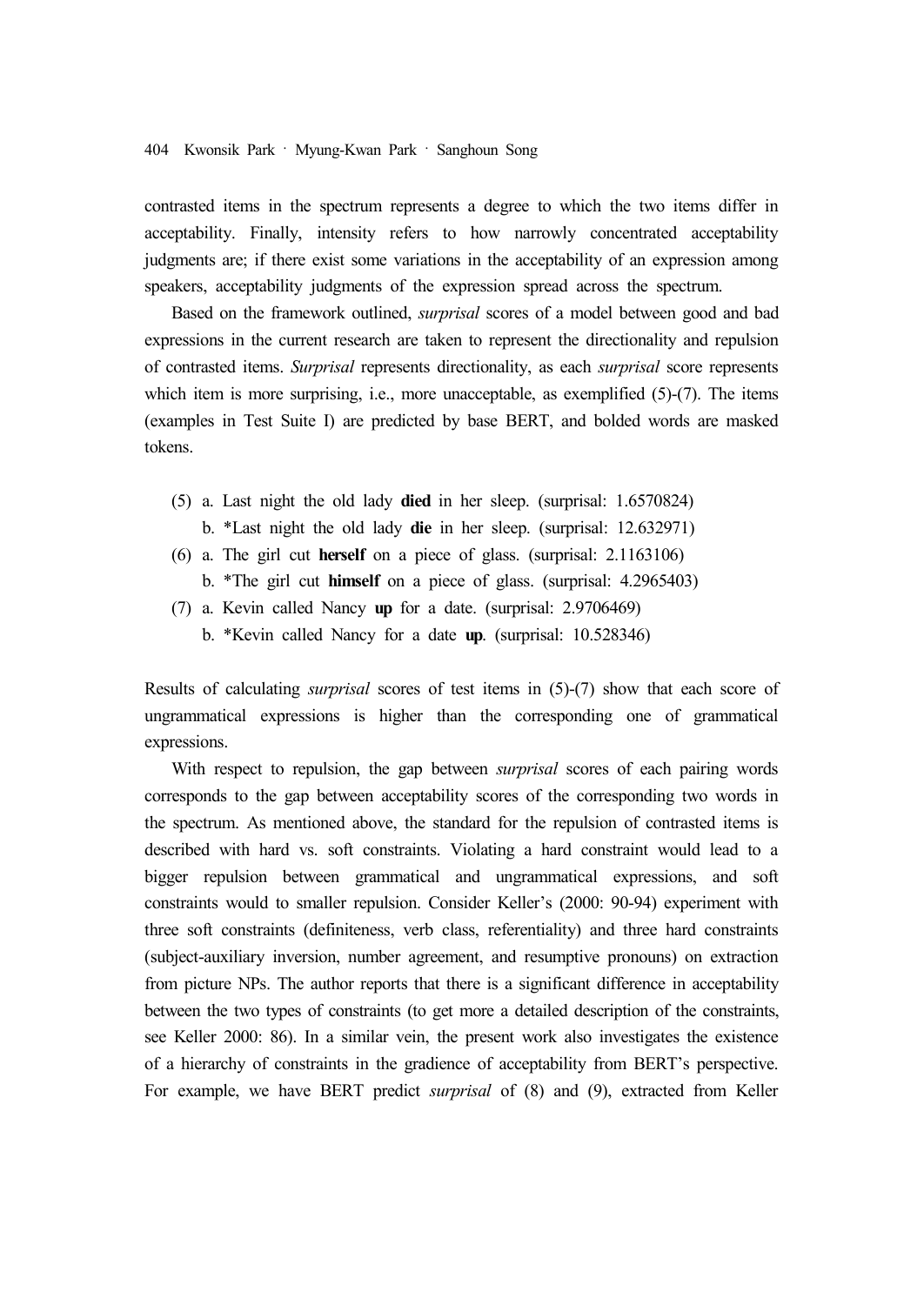(2000: 85-87). (8) represents examples of a soft constraint, which is definiteness, and (9) represents examples of a hard constraints, which is number agreement.

- (8) a. Which friend has Thomas painted **a** picture of? (surprisal: 2.1712706)
	- b. ?Which friend has Thomas painted **the** picture of? (surprisal: 1.2611948)
- (9) a. Which friend **has** Sarah painted a picture of? (surprisal: 2.981986)
	- b. \*Which friend **have** Sarah painted a picture of? (surprisal: 9.180173)

The *surprisal* scores of (8a) and (8b) show not a big difference, and even (8b) is more acceptable than (8a) in light of BERT, which means that BERT is not sensitive to the definiteness constraint. On the contrary, the scores of (9a) and (9b) reveal that BERT is highly sensitive to number agreement.

The present paper measures a repulsion of contrasted items with the relative proportion of two *surprisal* values for the items in a minimal pair. We use relative proportion rather than absolute proportion because using absolute values is likely to be misleading. Results in (10) and (11) illustrate why it is not appropriate.

- (10) a. It is **likely** that Jean left. (surprisal: 7.7254944)
	- b. \*It is **reluctant** that Jean left. (surprisal: 15.612077)
- (11) a. John must **not** have eaten. (surprisal: 0.01847287)
	- b. \*John must **not** do have eaten. (surprisal: 7.476947)

The gap between absolute values of (10) and that between those of (11) are almost the same (both values are approximately 7), but it seems to be irrelevant to judge that the repulsion of the two items in (10) is also almost the same as its counterpart of those in (11); the *surprisal* value of (10b) is two times higher than (10a), whereas that of (11b) is around four hundred times. Therefore, we judge that it is reasonable to calculate repulsion with relative proportion. The relative proportion between (10a) and (10b) is 33.1% : 66.9%, while the relative proportion between (11a) and (11b) is 0.2% : 99.8%. In the current paper a repulsion score is an absolute value of subtracting a proportion of an ungrammatical item from that of a grammatical item; i.e., the repulsion of (10) is  $|0.331 - 0.669| = 0.338$ , and that of (11) is  $|0.002 - 0.998| = 0.996$ .

While directionality is interpreted in terms of accuracy of judgments, repulsion is interpreted in terms of a hierarchical approach, which is in line with Lakoff's (1977)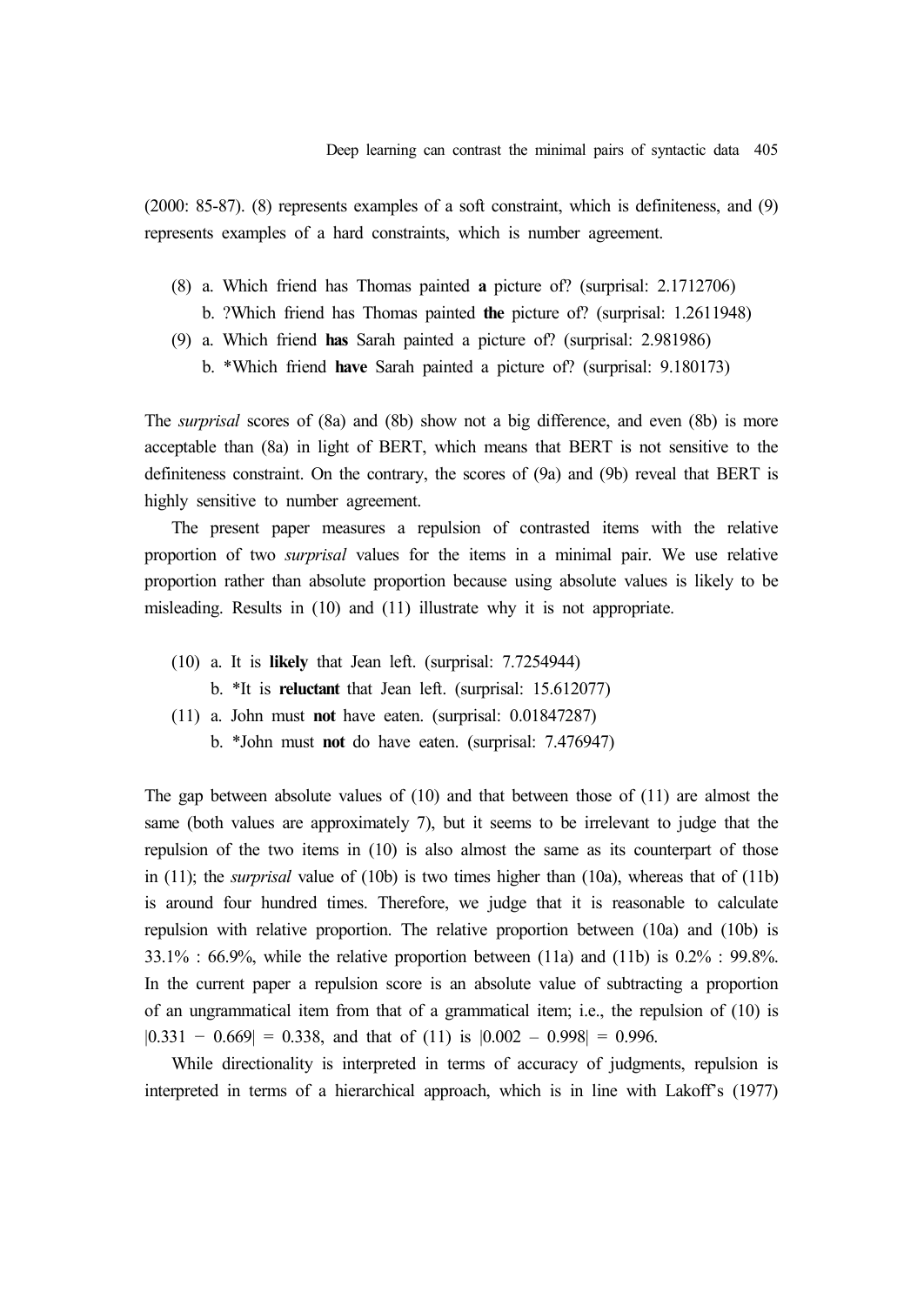framework. It also has to do with soft vs. hard constraints in Sorace and Keller's (2005) perspective. In the current paper, we adapt the stance of Lakoff's (1977) idea rather than Sorace and Keller's (2005) because we suppose that it does not seem clear to determine which constraint is soft or hard while the hierarchical approach does not require such a classification.

Furthermore, we compare BERT's judgments with human subjects' using experiment results reported in Sprouse et al. (2013): magnitude estimation results (transformed into z-scores ranging  $-2$  to  $+2$ ). The authors use three formal judgment tasks: two-alternative forced choice, magnitude estimation, and 7-point Likert scale. We choose magnitude estimation results among the three tasks for two reasons: (i) we do not choose the two-alternative forced choice as it is not compatible with deep learning's probability output values as its output is one or the other, and thus it cannot represent a repulsion of contrasted items, and (ii) we deem magnitude estimation to be more compatible with deep learning's judgment than Likert 7-point scale, in that the former represents a more diverse range of acceptability judgment.

As *surprisal* does not have an absolute value of "0", i.e., we cannot specify the midpoint in the gradience of the grammatical-to-ungrammatical spectrum with a *surprisal* score, our methodology does not represent the goodness of contrasted items. In the current research the intensity of contrasted items is also not addressed because according to Song and Oh (2017), repulsion concerns the degree of variability across speakers in acceptability judgment on variation, but judgment agents are only two in this study: base BERT and large BERT.

# **3. Results**

# **3.1 Directionality of contrasted items**

The accuracies of acceptability judgments by the two versions of BERT are shown in Table 2.

| $1800 \leq$ OUTIVERGENCE TAKES OF LEST SUITES I, IT GITCH III |                   |                    |                 |  |  |
|---------------------------------------------------------------|-------------------|--------------------|-----------------|--|--|
| Test suites                                                   | Source            | <b>Base BERT</b>   | Large BERT      |  |  |
| Test suite 1                                                  | DeKeyser $(2000)$ | $92.5\%$ (172/186) | 94.6% (176/186) |  |  |

Table 2. Convergence rates of test suites I, II and III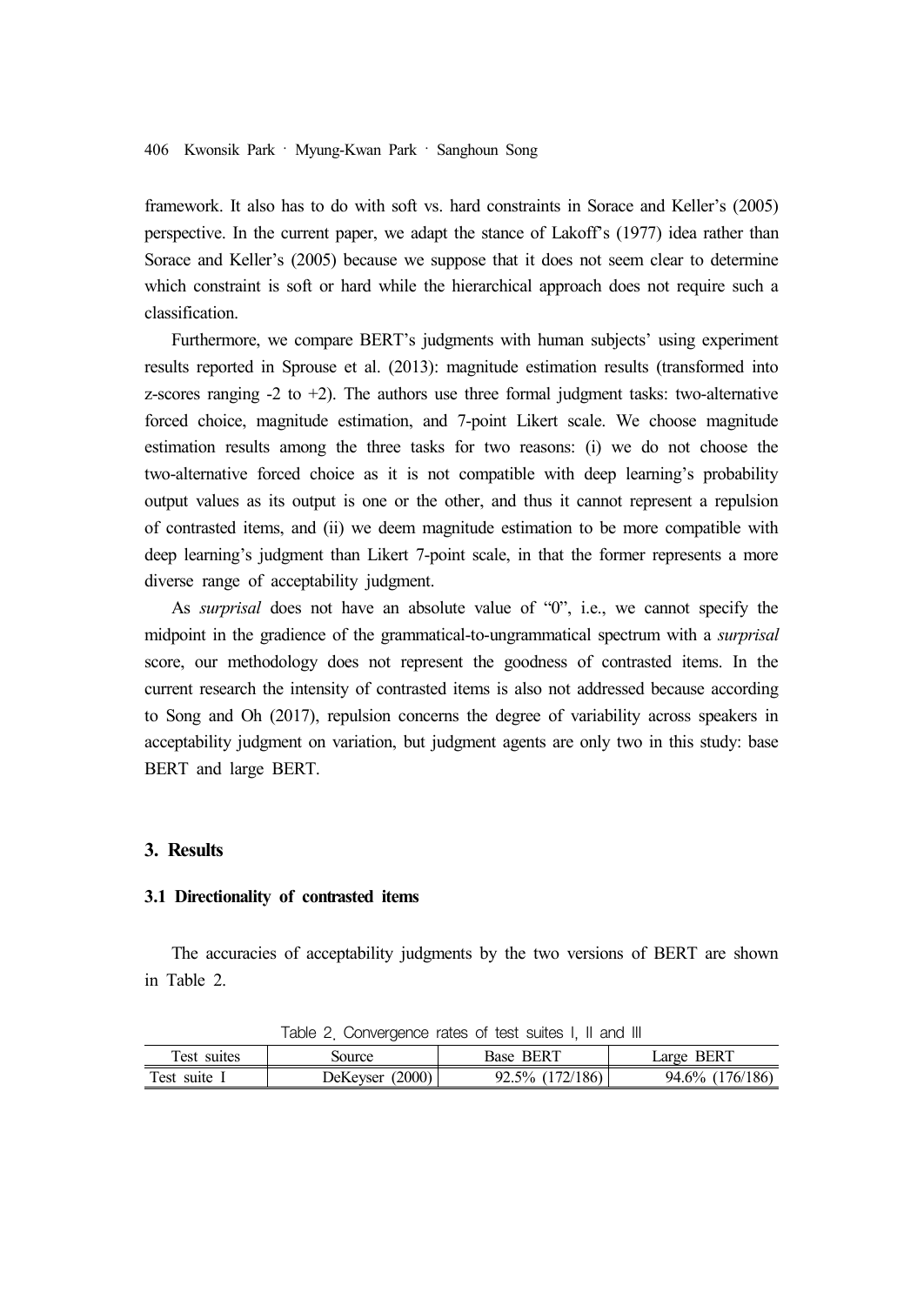|  |  |  |  |  |  |  |  | Deep learning can contrast the minimal pairs of syntactic data 407 |  |  |  |
|--|--|--|--|--|--|--|--|--------------------------------------------------------------------|--|--|--|
|--|--|--|--|--|--|--|--|--------------------------------------------------------------------|--|--|--|

|                | Adger (2003)            | 94.2% (322/342)   | 93.6% (320/342)   |
|----------------|-------------------------|-------------------|-------------------|
|                | Carnie (2013)           | 89.4% (186/208)   | 88.5% (184/208)   |
| Test suite II  | Miller (2002)           | $87.1\%$ (54/62)  | $87.1\%$ (54/62)  |
|                | Sportiche et al. (2013) | 90.1% (164/182)   | 87.9% (160/182)   |
|                | Subtotal                | 91.4% (726/794)   | 90.4% (718/794)   |
| Test suite III | Sprouse et al. $(2013)$ | 82% (1204/1468)   | 82.7% (1214/1468) |
| Total          |                         | 85.9% (2102/2448) | 86.1% (2108/2448) |

Overall, the two versions of BERT are competent at distinguishing ungrammatical sentences from grammatical ones. Regarding the directionality of contrasted items, base BERT and large BERT show similar accuracies, indicating that the number of parameters does not influence the results. In DeKeyser (2000), the threshold score of proficiency in grammaticality is 90% (including the four pre-test items), the point which was scored by the participants who have arrived in North America before the age of 16, which is generally known as the critical period. In this respect, both variants of BERT outperform the proficient level of L2 learners. The accuracies of the sources in Test Suite II are over or approximately 90%. However, the results of Test Suite III are relatively lower than those of the other two test suites. This might be explained by how thoroughly vetted the sentences are, which is discussed in more details in Section 4.

## **3.2 Repulsion of contrasted items**

As mentioned above, the present paper measures the repulsion of contrasted items with relative proportion. We investigate if repulsion changes depending on (i) the version of BERT and/or (ii) the correctness of test items. Figure 1 shows the distribution of (i) the repulsion of base BERT and large BERT (left) and (ii) that of correct and incorrect predictions by BERT (right).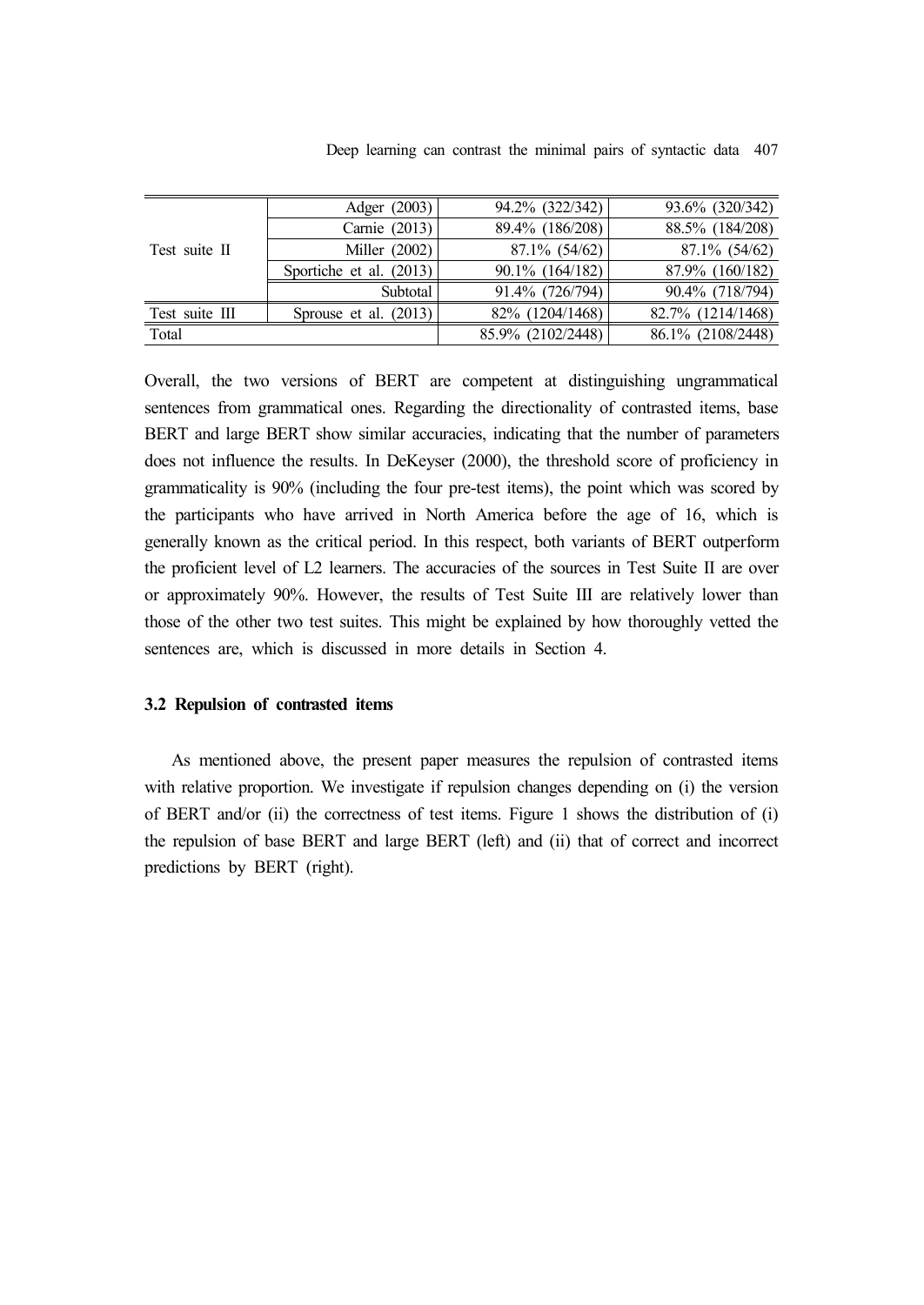

Figure 1. The repulsion of versions of BERT (left) and correctness of predictions (right)

As to the examination of the former, the logistic regression indicates the repulsion of large BERT does not increase or decrease significantly when compared to that of base BERT (*b* = 0.001267, *SE* = 0.001232, *z* = 0.304, *OR*: 1.001, (95% CI: 0.999, 1.004),  $p \leq 1$  'ns'). The examination of the latter, on the other hand, indicates that the repulsion of correct decisions by BERT (both variants) increases significantly (though not drastically) when compared to that of incorrect decisions ( $b = 0.025015$ , *SE* = 0.002314, *z* = 10.811, *OR*: 1.025, (95% CI: 1.021, 1.03), *p* < 0.001 '\*\*\*').

The present work also investigates whether the repulsion of judgments on the three test suites differ significantly conducting the two-way ANOVA test. First, the statistical result indicates that all the three sources are significantly different:  $F(2, 2442) = 14.701$ ,  $\eta_p^2 = 0.01$ ,  $p \le 0.001$  '\*\*\*'. Figure 2 represents the distribution of the repulsion of the three test suites.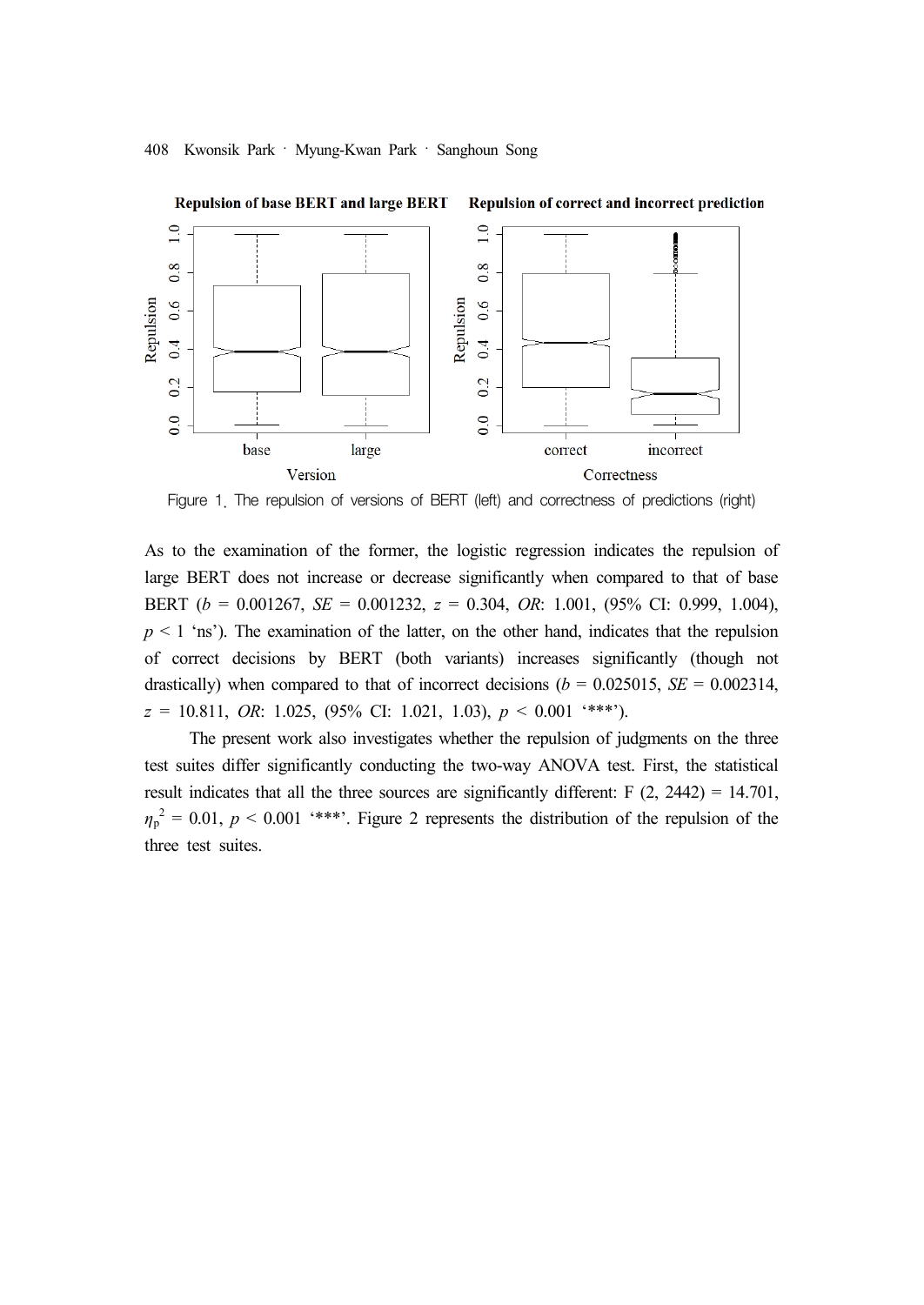Deep learning can contrast the minimal pairs of syntactic data 409



Figure 2. The repulsion of judgments on three test suites

Among the three boxplots in Figure 2, the repulsion of Test Suite I is distributed higher in the plot than those of Test Suite II and Test Suite III. We carry out Tukey's Honestly Significant Difference (HSD) post hoc. It reports that the repulsion of Test Suite I is significantly different from those of Test Suite II ( $p < 0.001$  '\*\*\*') and Test Suite III  $(p \le 0.001$  \*\*\*'), but Test Suite II and Test Suite III do not differ significantly in repulsion to each other ( $p < 1$  'ns'). In addition, the repulsion distribution of Test Suite I is significantly higher than those of Test Suite II and Test Suite III as the difference in means indicates: Test Suite I : Test Suite II = 14.395834; Test Suite I : Test Suite  $III = 12.134907.$ 

Furthermore, the two-way ANOVA test indicates that there is a statistically significant interaction between the effects of correctness and those of types of test suites: F (2, 2442)  $= 8.936$ ,  $\eta_p^2 = 7.27e-03$ ,  $p \le 0.001$  <sup>\*\*\*\*</sup>. Figure 3 represents the interaction between the effects.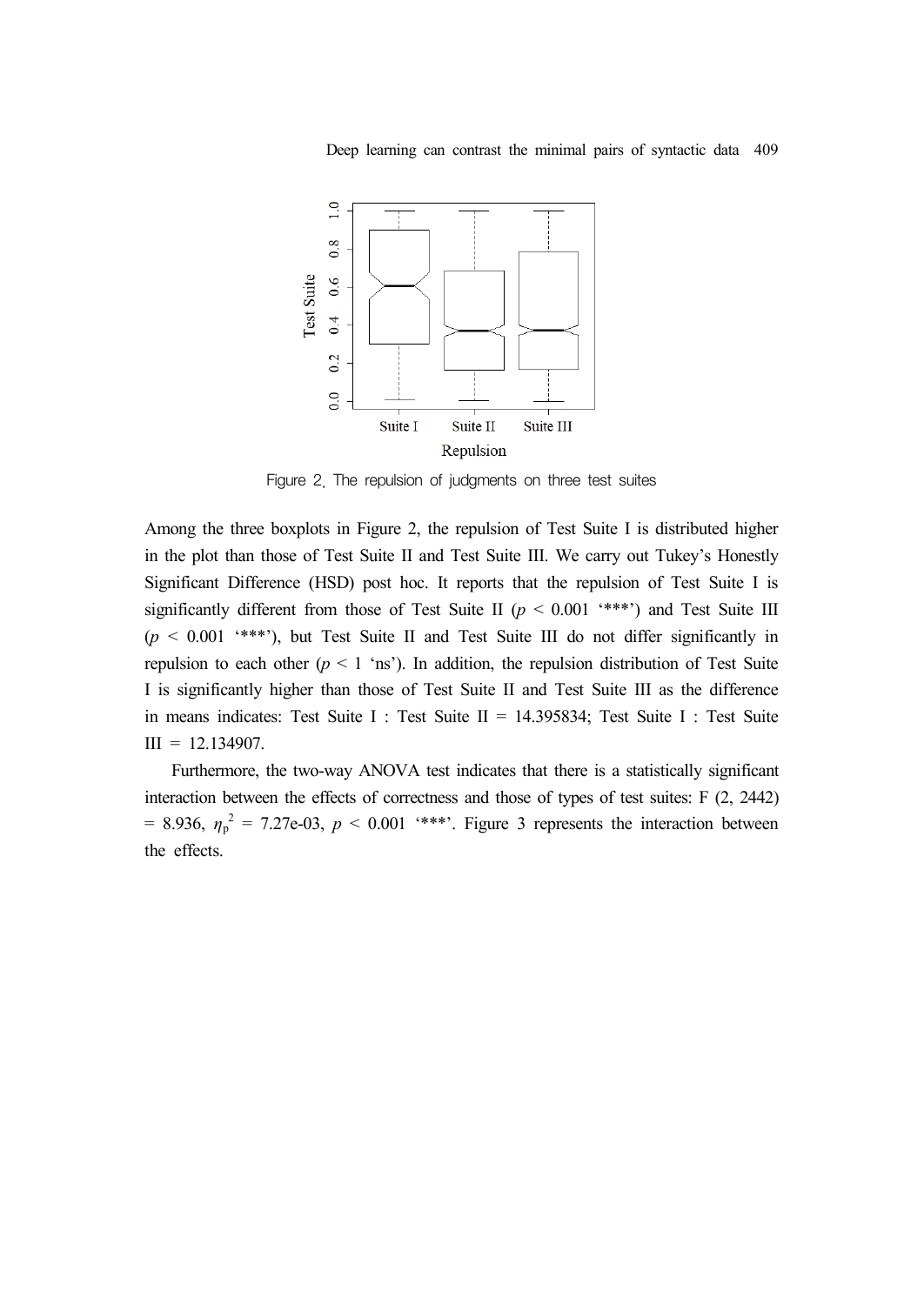

Figure 3. The interaction plot for the effects of correctness and test suites

The repulsion of incorrect predictions is significantly lower than that of correct ones in all the types of test suites (F (1, 2442) = 140.541,  $\eta_p^2 = 0.05$ ,  $p < 0.001$  \*\*\*'), supporting the logistic regression on correctness mentioned above.

#### **3.3 Error analysis**

To analyze which syntactic phenomena BERT fails to distinguish correctly, we list up the ones that BERT cannot, as shown in Table 3. We extract examples of errors (incorrect predictions) only in Test Suite III, which is excerpted from Sprouse et al. (2013), for two reasons. First, using errors in the other test suites can mislead the intended analyses because the errors found in Test Suite I and Test Suite II are not quantitatively sufficient enough to scrutinize, which can result in over-interpretation. Second, BERT's judgment accuracy on Test Suite III is the lowest among the test suites, which means it is worth investigating why BERT shows poor predictions on the items in Test Suite III.

As mentioned before, we address repulsion in terms of a hierarchical approach. For a more detailed perspective, the current paper assumes a standard for interpreting the interaction between accuracy and repulsion, as summarized in Table 1 (We admit that our standard perhaps seems ad-hoc, but we assume this standard to explain the results in a more comprehensive and detailed way). For example, if BERT has intermediate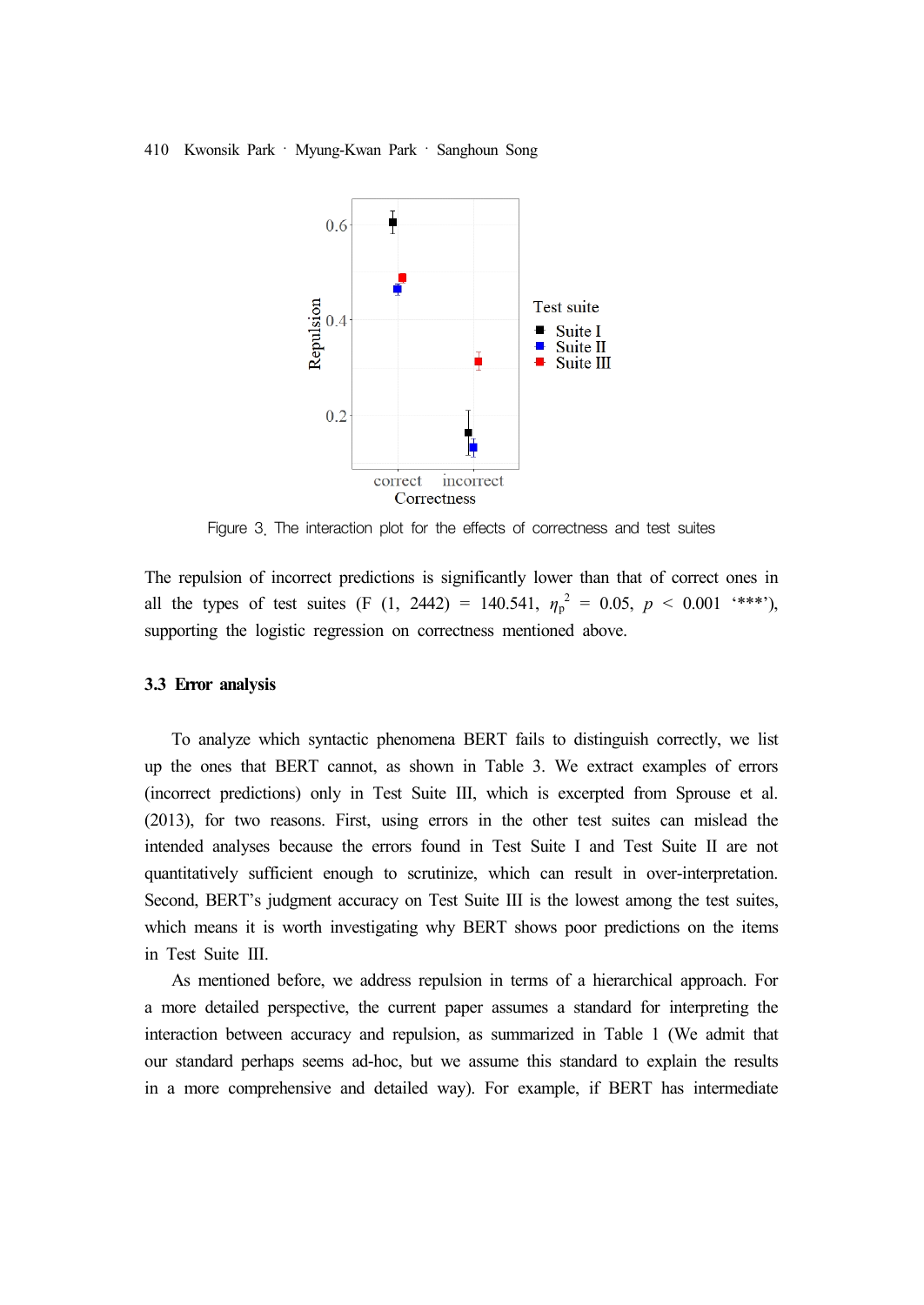accuracy on a construction and simultaneously it has low repulsion, we can say that BERT is confused about the appropriateness of the construction rather than learns it correctly or incorrectly. BERT's accuracy on the construction is, say, 50%, which is random chance, and repulsion is 0.1. This can be accounted for in the way that BERT is simply confused about the construction without learning the concept of the syntactic phenomena in question. Consider another case where BERT has low accuracy, but repulsion is high. This case would be a situation in which the construction is likely to be highly mis-learned by BERT.

| Accuracy<br>Repulsion | <b>HIGH</b>        | <b>INTERMEDIATE</b>                       | LOW                                            |  |  |  |  |  |
|-----------------------|--------------------|-------------------------------------------|------------------------------------------------|--|--|--|--|--|
| <b>HIGH</b>           | strongly learned   | slightly confused<br>(none in this paper) | strongly mis-learned                           |  |  |  |  |  |
| <b>INTERMEDIATE</b>   | moderately learned | moderately confused                       | moderately mis-learned<br>(none in this paper) |  |  |  |  |  |
| LOW                   | weakly learned     | highly confused                           | weakly mis-learned                             |  |  |  |  |  |

Table 3. The interaction between directionality and repulsion

The incorrectly judged items in Test Suite III are listed up in Table 4 showing the number of errors and the average of repulsion scores

| Idx            | Error Type                                     | Number of<br>errors | Repulsion<br>(average) | Example                                                                                         |
|----------------|------------------------------------------------|---------------------|------------------------|-------------------------------------------------------------------------------------------------|
| $\mathbf{1}$   | Reflexive pronouns<br>(without any attractor)  | 30/32<br>$(93.8\%)$ | 0.23                   | Christopher yelled to April to protect<br>[herself/*himself].                                   |
| $\overline{2}$ | Negation                                       | 30/32<br>$(93.8\%)$ | 0.24                   | Our professor gave [no extensions to any<br>students/*any extensions to no students].           |
| 3              | who the hell (in an<br>interrogative sentence) | 30/32<br>$(93.8\%)$ | 0.86                   | [Who the hell/*Who] brought who to the<br>party?                                                |
| $\overline{A}$ | Comparative<br>correlatives                    | 30/32<br>$(93.8\%)$ | 0.80                   | [The more/*That much the more] you learn,<br>the more you realize you don't know<br>everything. |
| 5              | V-movement                                     | 26/28<br>$(92.9\%)$ | 0.38                   | Jack washed the dishes, and Kate [folded the<br>laundry/*the laundry folded].                   |
| 6              | Adjectives                                     | 42/48<br>(87.5%)    | 0.28                   | There are leaves [burnt/*green].                                                                |
| $\overline{7}$ | Multiple quantifiers                           | 28/32<br>(87.5%)    | 0.25                   | [The muffins/*All the muffins] are unlikely<br>to have all been eaten already.                  |
| 8              | Parallel structures                            | 28/32               | 0.87                   | We majors in biology are just as smart as                                                       |

Table 4. Items incorrectly judged by base BERT and large BERT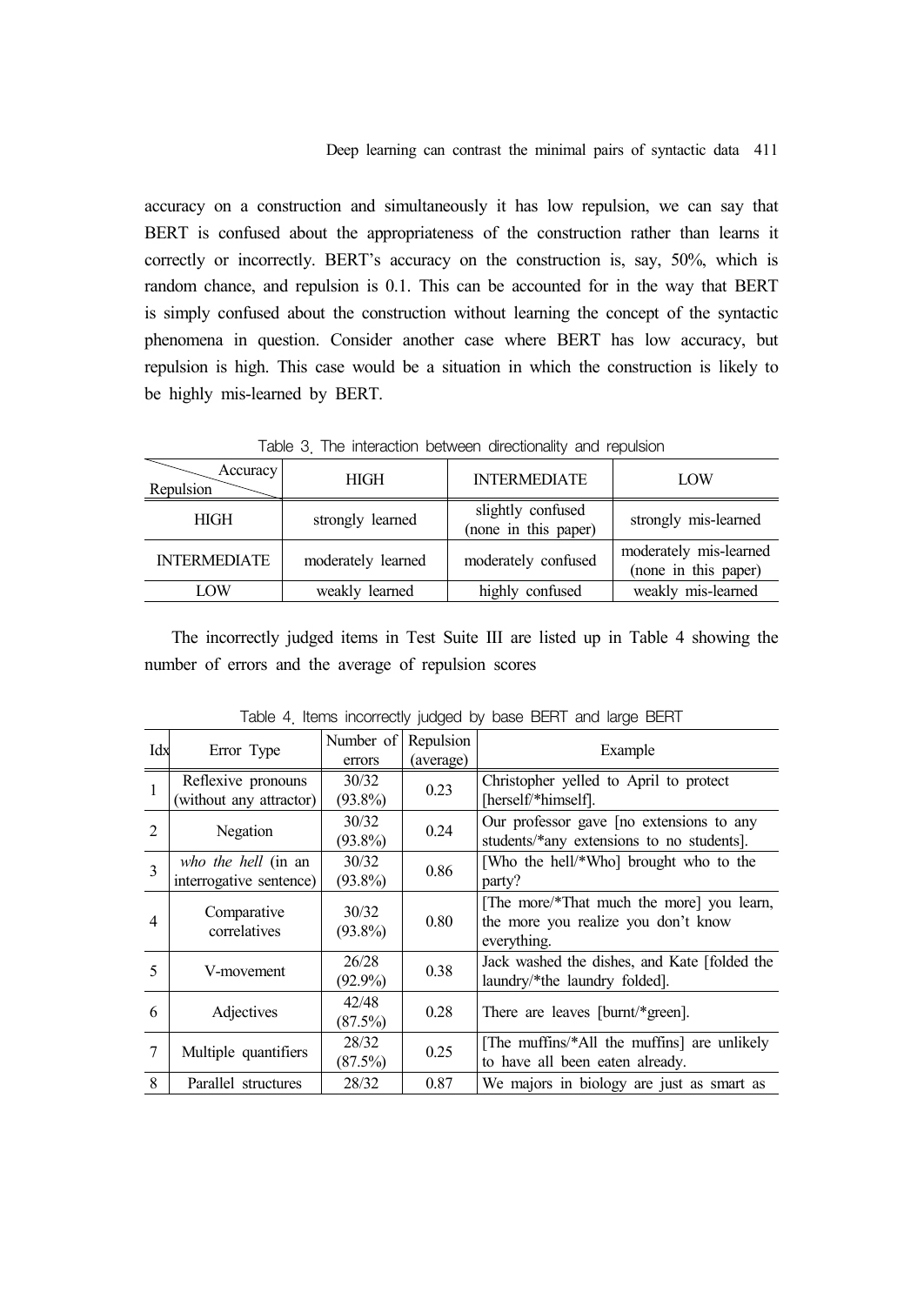|    |                           | (87.5%)    |      | you [majors of/*of] mathematics.               |
|----|---------------------------|------------|------|------------------------------------------------|
| 9  | Voice                     | 88/104     | 0.36 | The pool [was emptied/*emptied] to find the    |
|    |                           | $(84.6\%)$ |      | ring.                                          |
|    |                           | 232/276    | 0.32 | Mark [sailed to/*sailed] the Caribbean and     |
|    | 10 Verb subcategorization | $(84.1\%)$ |      | Cathy flew to the Mediterranean.               |
|    | Adverbial phrases         | 126/152    | 0.42 | He envied me [my success after the             |
| 11 | (adjoining to VP)         | $(82.9\%)$ |      | promotion/*after the promotion my success].    |
|    | so serving as             | 26/32      |      | Megan said that Ben might propose to her,      |
| 12 | complement of a           | $(81.3\%)$ | 0.49 | but the actual doing of [it/*so] would take    |
|    | preposition               |            |      | much courage.                                  |
|    | Omission of               | 176/220    | 0.21 | It seemed at that time [that Michelle had      |
| 13 | complementizer that       | $(80.0\%)$ |      | won/* Michelle had won].                       |
| 14 | Determiners               | 38/64      | 0.11 | [The cat/*Cat] and dog that were fighting all  |
|    |                           | $(59.4\%)$ |      | the time had to be separated.                  |
| 15 | VP ellipsis               | 38/64      |      | steven said he read about a new hybrid car,    |
|    |                           | $(59.4\%)$ | 0.27 | but I don't know which [car/*car he did].      |
|    | Modality                  | 36/64      | 0.52 | If Lewis [finishes/*possibly finishes] the     |
| 16 |                           | $(56.3\%)$ |      | report in time, the meeting will be a success. |
|    | Usage of likely           | 16/32      | 0.12 | There is likely [to spread a disease/*a        |
| 17 |                           | $(50.0\%)$ |      | disease to spread] around the world.           |
| 18 | Reflexive pronouns        | 58/128     | 0.15 | John's promise to Susan to take care of        |
|    | (with an attractor)       | $(45.3\%)$ |      | [himself/*herself].                            |
| 19 | Adverbial phrases         | 44/148     |      | I only [occasionally bought any                |
|    | (general)                 | (29.7%)    | 0.29 | books/*bought any books occasionally].         |
|    |                           |            |      | Kimberly wanted to give the charity            |
|    |                           | 0/24       |      | something warm to wear, and give the           |
| 20 | VP fronting               | $(0.0\%)$  | 0.90 | charity [a bundle of jackets she did/*she did  |
|    |                           |            |      | a bundle of jackets].                          |
| 21 | who the hell (in a        | 0/32       |      | I know [who/*who the hell] would buy that      |
|    | declarative sentence)     | $(0.0\%)$  | 0.88 | book.                                          |
| 22 | there in interrogative    | 0/32       |      | How many books [were there /*there were]       |
|    | sentences                 | $(0.0\%)$  | 0.88 | on the table?                                  |

There are 22 error types that the two variants of BERT fail to judge correctly in Test Suite III. Given that the correct rate declines drastically after index 13 (Omission of complementizer *that*), we assume that the threshold that we can say BERT understands a syntactic phenomenon is over a correct rate of 80%. In other words, BERT is vulnerable to errors in learning the syntactic phenomena of index number 14 to 22. Figure 4 shows the magnitude estimation results for types of acceptable and unacceptable test items that BERT fails to judge appropriately, as reported in Sprouse et al. (2013).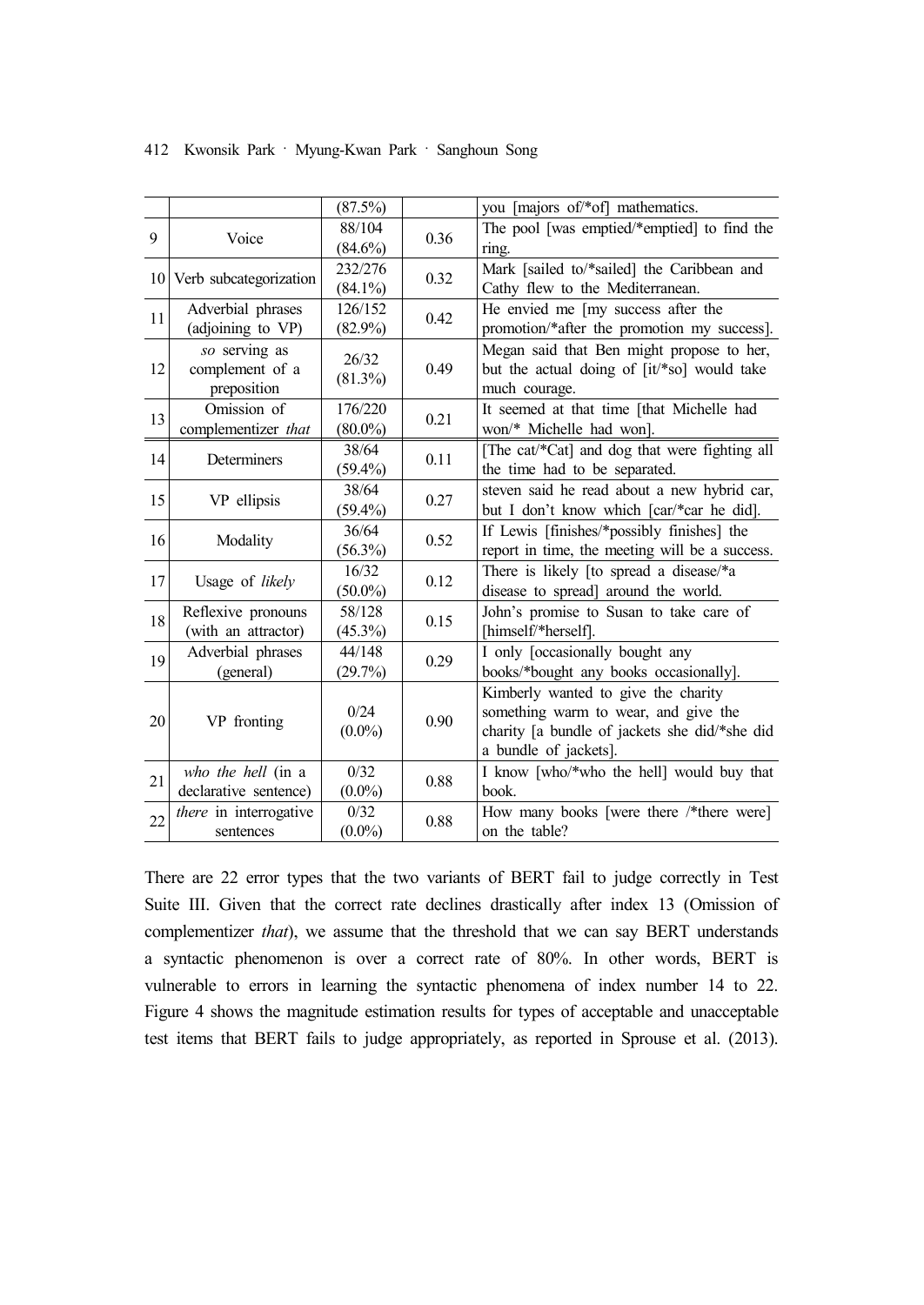

Figure 4. Magnitude estimation of items that BERT failed to predict correctly (above/below = types above/below the threshold, acc/unacc = magnitude estimation of acceptable/unacceptable items)

The more magnitude estimation approximates to 0, the less strong the syntactic contrast of the item is; if the value of an item is 0, it means that even native speakers are confused about whether the item is acceptable or unacceptable. Thus, if the magnitude estimation of items that BERT failed to predict correctly approximates to 0, it would suggest that the confusion with the items of humans is reflected to BERT's low judgment rates. As shown in Figure 3, 'below acc' and 'below unacc' seems closer to 0 than 'above acc' and 'above unacc'. We carry out a statistical analysis to check if the types of index 1 to 13 in Table 3 are above the threshold and those of index 14 to 22 in Table 3 are below it. We choose the Wilcoxon test because samples are not sufficient enough to carry out the t-test. The statistical result reveals that 'above\_acc' and 'below\_acc' are not significantly different (W =  $65$ ,  $r = 0.71$ ,  $p < 1$  'ns'). On the other hand, 'above unacc' and 'below unacc' differ significantly to each other (W = 24.5,  $r = 0.71$ ,  $p \leq 0.05$  \*\*'). These results indicate that as for at least the error types below the threshold, the ones that BERT failed to learn sufficiently, humans are also confused about the types, relative to the error types above the threshold. This suggest that BERT's judgments are partially similar to humans'.

The following are more detailed analyses for each error type. Error analyses are carried out based on directionality, repulsion and magnitude estimation. We use only magnitude estimation of unacceptable items because acceptable items of below the threshold and those of above the threshold are not significantly different.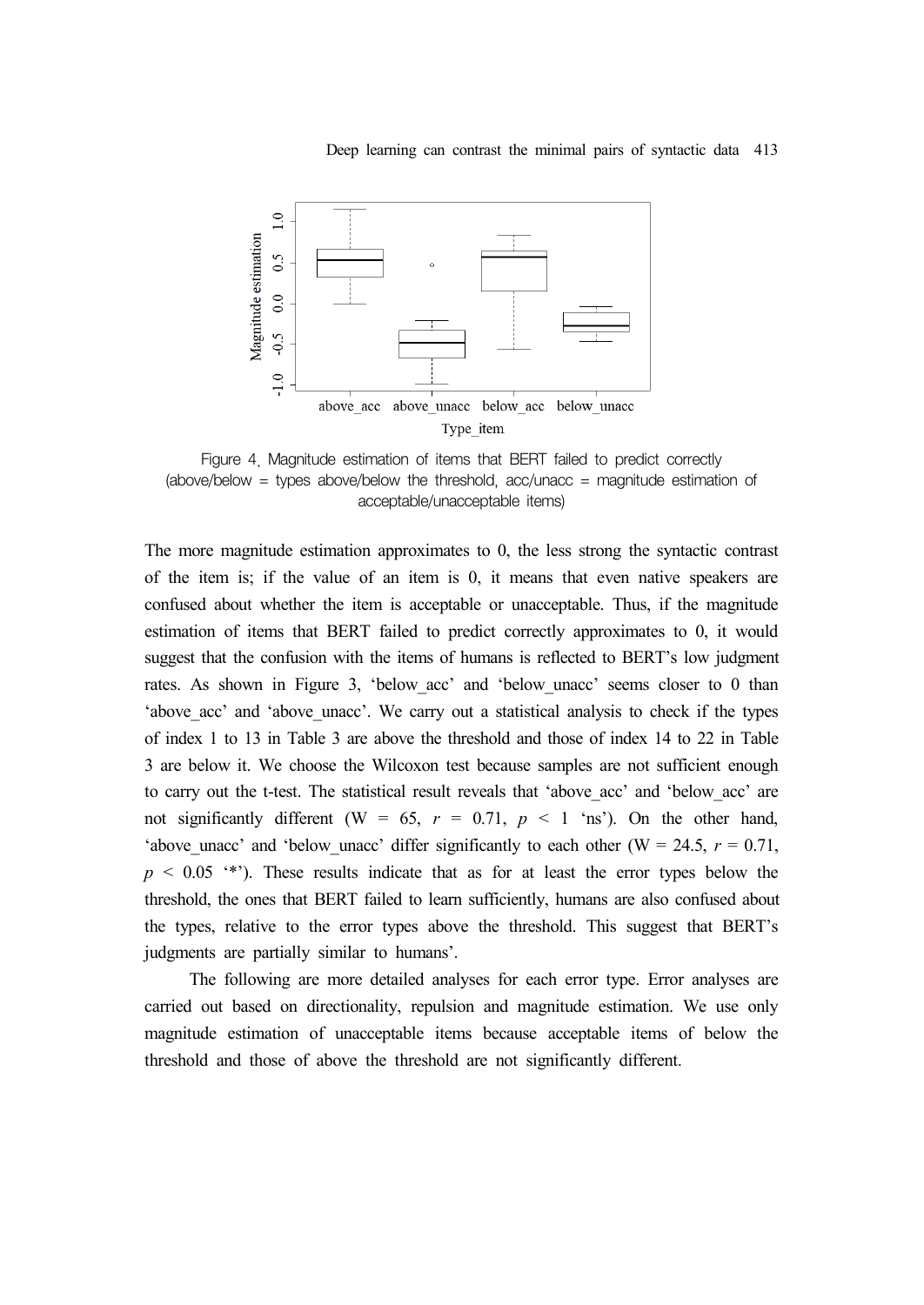## **3.3.1 Reflexive pronouns**

As shown in Table 3, the correct rate of reflexive pronouns is fairly higher when an item does not have any gender attractor (93.8%), which literally attracts an agent to wrong judgments (Bock and Miller 1991), than when an item has an attractor (45.3%). The former indicates BERT has learned binding relation but the latter implies BERT's knowledge of binding is rather heuristic, considering it appears that it takes an antecedent from a candidate which is just closer to the reflexive pronoun in a surface structure (to see more on the heuristic behaviors of deep learning, see McCoy et al. 2019). The following example was taken from Test Suite III, Sprouse et al. (2013); (12a) occurs without any attractor, while (12b) occurs with an attractor.

- (12) a. John said/shouted/yelled/screamed/signaled to Sally<sup>i</sup> to take care of \*heri/herselfi/\*himself. (Culicover and Jackendoff 2001: 508)
	- b. John's promise/vow/offer/guarantee/obligation/pledge/oath/commitment to Susan to take care of himself/\*herself (Culicover and Jackendoff 2001: 504)

The average repulsion of reflexive pronouns without any attractor is quite low (0.23), which means that for BERT the gender of reflexive pronouns is weakly learned. For reflexive pronouns with and attractor, on the other hand, we can say the considerably low repulsion (0.15) implies BERT is highly confused about the appropriateness of the construction, which is supported by the correct rate which approximates to random chance, i.e., 50% (for more detailed research, deep learning's knowledge of binding rules will be addressed in a forthcoming paper).

The magnitude estimates of unacceptable items of reflexive pronouns with and without attractive are -0.28 and -0.37, respectively, which means humans are confused about the badness of the constructions to a similar degree. We assume that the reason BERT is good at items of reflexive pronouns without any attractor is perhaps BERT judges them correctly just because it selects an antecedent of a reflexive pronoun based on how close a candidate is, rather than it knows the binding rules well.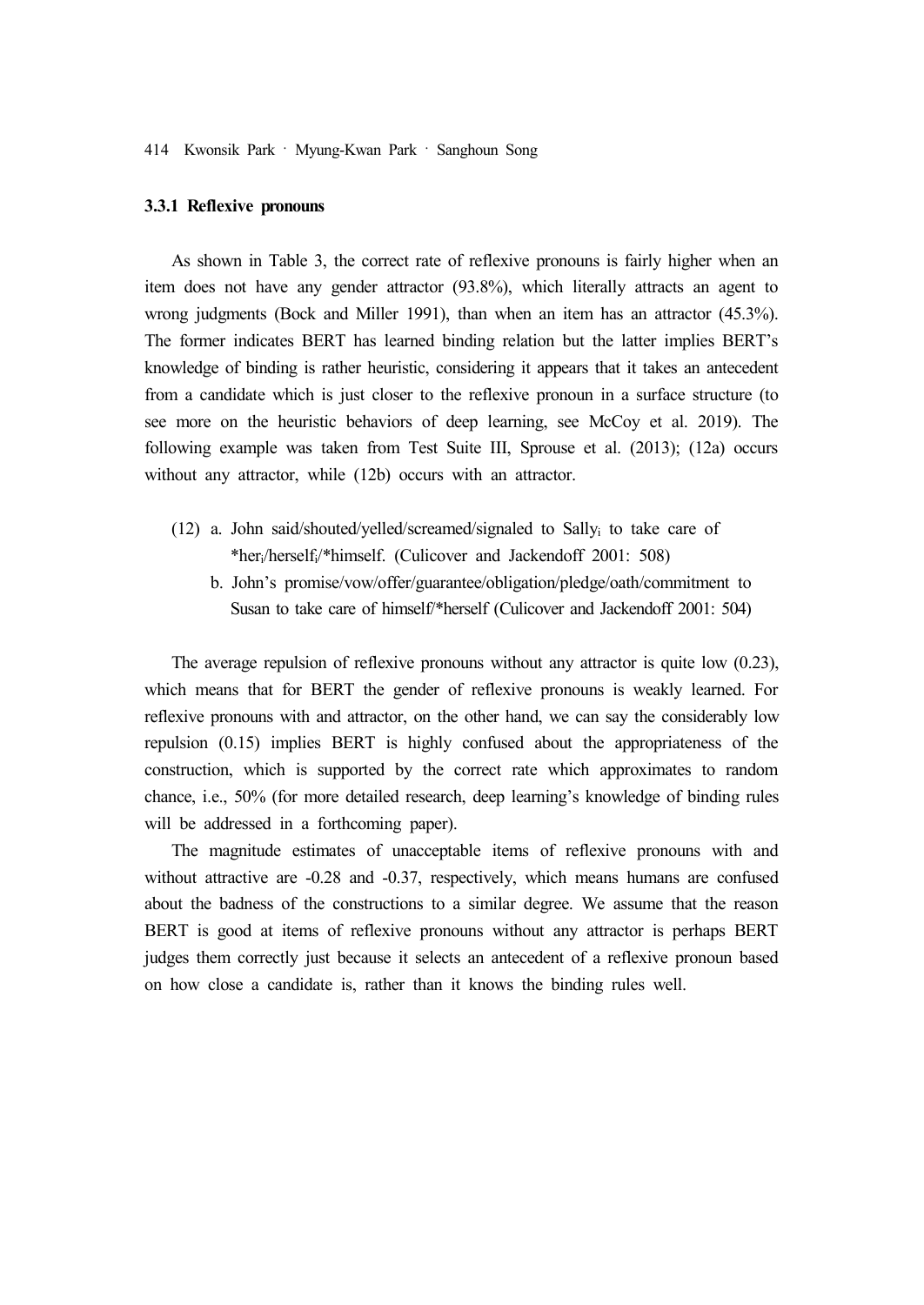#### **3.3.2 Adverbial phrases**

Word order of adverbial phrases in English is relatively freer than other constituents. This is likely to lead BERT not to comprehend adverbial phrases' word order thoroughly, resulting in BERT being un-strict to the position of them. The correct rate of (general) adverbial phrases (29.7%), which implies BERT does not know how to locate adverbial phrases appropriately in a sentence. However, it seems that BERT has learned one criterion that adverbial phrases are not allowed to be adjoined to VP (Collins and Branigan 1997), which is supported by the correct rate of items assessing adverb phrases adjoining to VP (82.9%). Two relevant examples are sampled in (13); (13a) includes a (general) adverbial phrase, while (13b) includes an adverbial phrase adjoining to VP.

- (13) a. \*I bought any books only occasionally. (Takano 2003: 521)
	- b. \*Ice cream gives me in the morning brain-freeze. (Johnson 2009: 314)

The repulsion of (general) adverb phrases is also quite low (0.29), but we cannot say BERT is simply confused about the construction because the correct rate does not approximate to random chance. Instead, we can say BERT weakly mis-learns the appropriateness of the construction. The repulsion of adverbial phrases adjoining to VP is 0.42, which means the construction is moderately learned by BERT.

The magnitude estimate of unacceptable items of adverbial phrases (general) over twice larger than that of adverbial phrases adjoining to VP: the former is -0.21 and the latter, -0.48. This means human subjects also feel harder to distinguish the former than the latter as BERT's result indicates.

#### **3.3.3 Usage of** *who the hell*

Regarding usage of *who the hell*, Sprouse et al. (2013) design acceptable items comprising only interrogative sentences and unacceptable items consisting of only declarative sentences. For BERT, *who the hell* in both interrogative sentences and declarative ones are acceptable: the correct rate of the former is 93.8% and the latter is 0%. To take an instance, (14a) is an instance of *who the hell* in interrogative clauses, and (14b) is that in declarative clauses.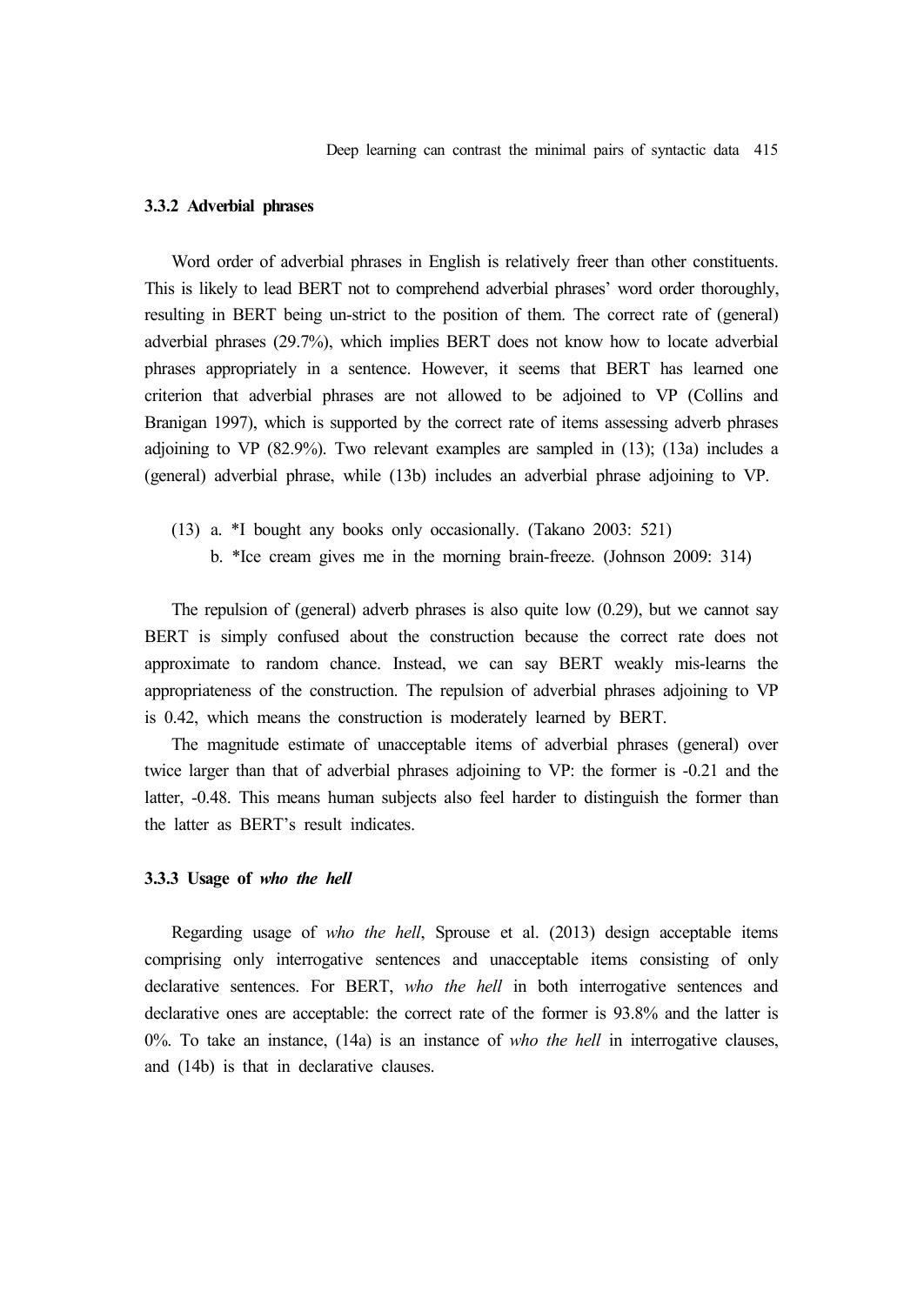(14) a. \*Who is in love with who the hell? (Dikken and Giannakidou 2002: 56) b. \*I know who the hell would buy that book. (Dikken and Giannakidou 2002: 33)

The repulsion of *who the hell* in interrogative sentences and declarative sentences is 0.86 and 0.88, respectively. This indicates the expression of *who the hell* is highly acceptable to BERT regardless of the two types. The repulsion of the former type indicates BERT strongly learns it. On the other hand, that of the latter type, in particular, implies that BERT strongly mis-learns the construction because it is farthest to random chance.

The magnitude estimates of *who the hell* in interrogative sentences and declarative sentences are -0.84 and -0.04, respectively. This indicates that humans also find it difficult to detect the badness of the latter case, as are BERT's judgments.

## **3.3.4 VP fronting and** *there* **in interrogative sentences**

The following phenomenon to be discussed is about VP fronting and there in interrogative sentences, as exemplified in (15a-b).

(15) a. \*John intended to give the children something nice to eat, and give the children he did a generous handful of candy. (Phillips 2003: 77) b. \*How many books there were on the table? (Hornstein 2007: 410)

VP fronting and *there* in interrogative sentences both have the correct rate of 0%, and the repulsion of them is 0.90 and 0.88, respectively. This indicates BERT strongly mis-learns the constructions. Including *who the hell* in declarative sentences, the three types that has the correct rate of 0% and high repulsion have a common aspect: they are all inappropriate constructions, but the target phrases occur frequently in the corpus (*who the hell* in declarative sentences: 'wh-the-hell' in negated matrix clauses (e.g., Dikken and Giannakidou 2002), VP fronting: 'subject-verb-object', *there* in interrogative sentences: 'wh-subject-verb' in indirect interrogative clauses). Note that we are not arguing this account fully explains the phenomena, but given that deep learning is partially influenced by frequently occurring expression, the account is to some degree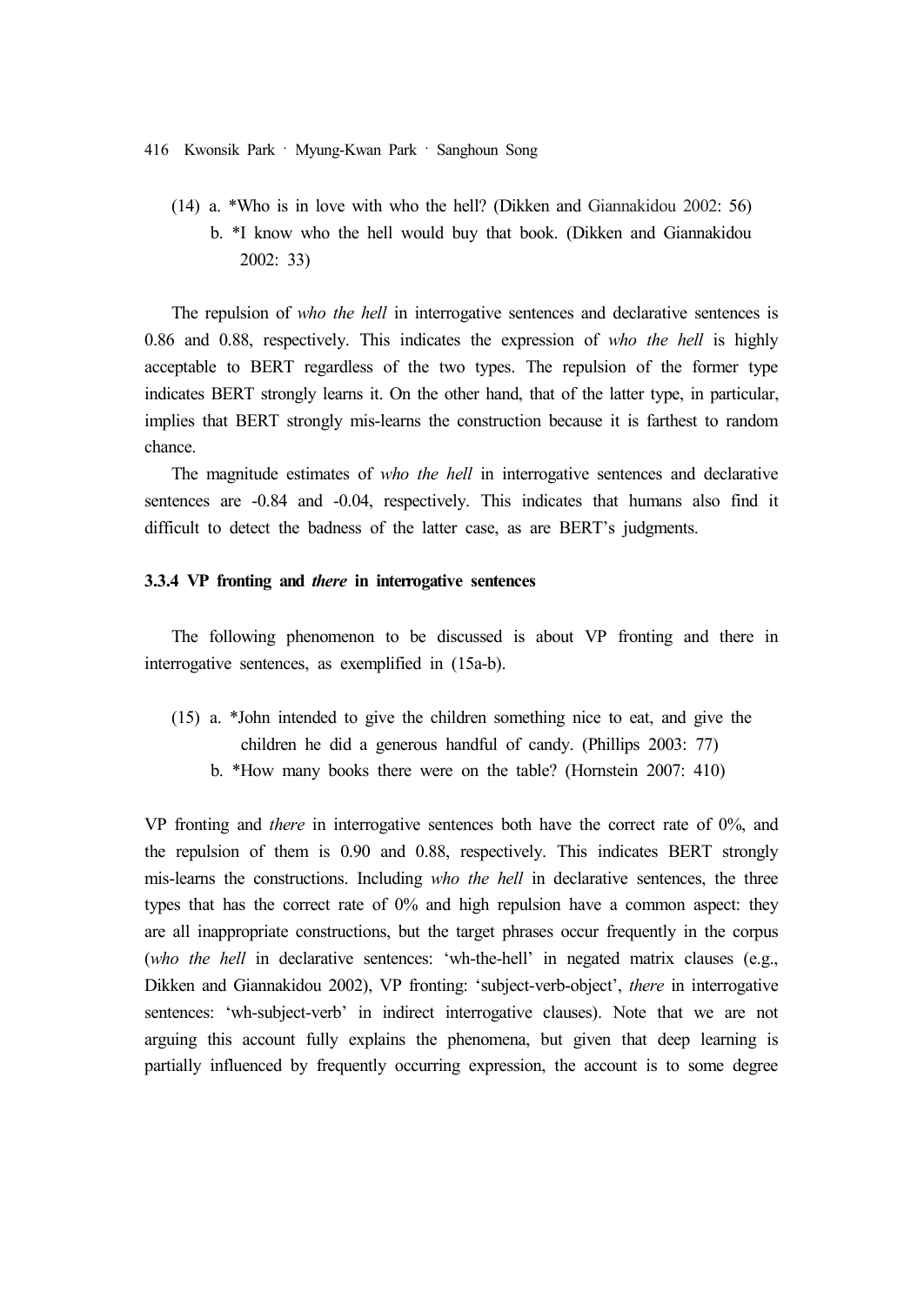explainable.

The magnitude estimates of VP fronting and *there* in interrogative sentences -0.46 and -0.11, respectively. We cannot which estimate score is the exact standard of confusion with a construction, but at least the score of '*there* in interrogative sentences' seems that humans also feel hard to detect its badness.

## **3.3.5 Other constructions above the threshold accuracy**

Error types of comparative correlatives and parallel structure both have not only high accuracy above but also high repulsion, indicating both types are strongly learned by BERT. Error types of negation, v-movement, adjectives, multiple quantifiers, voice, verb subcategorization and omission of complementizer *that* are above the threshold accuracy (above index number 13), but has low repulsion scores, which means they are weakly learned. One the one hand, *so* serving as complement of a preposition is moderately learned by BERT, considering the repulsion (0.49).

Each of error types' magnitude estimate is -0.67 (comparative correlatives), -0.40 (parallel structure), -0.98 (negation), -0.69 (v-movement), -0.21 (adjectives), 0.47 (multiple quantifiers), -0.62 (voice), -0.62 (verb subcategorization), -0.23 (omission of complementizer *that*), and -0.33 (*so* serving as complement of a preposition), respectively. Some estimates such as negation and v-movement indicate that BERT and humans can detect the badness of the constructions, but some estimates such as adjective, in particular, multiple quantifiers reveal that humans are not sensitive to the badness of the constructions, but BERT is not.

## **3.3.6 Other constructions below the threshold accuracy**

The correct rates of determiner, VP ellipsis, and usage of *likely* approximate to random chance and simultaneously the repulsion of them is fairly low. This indicate BERT is confused about the well-formedness of the constructions like in the case of reflexive pronouns with an attractor. Meanwhile, the correct rate of modality is below the threshold accuracy and its repulsion is 0.52, which means BERT moderately confused about the construction.

Each of error types' magnitude estimate is -0.35 (determiner), -0.34 (VP ellipsis),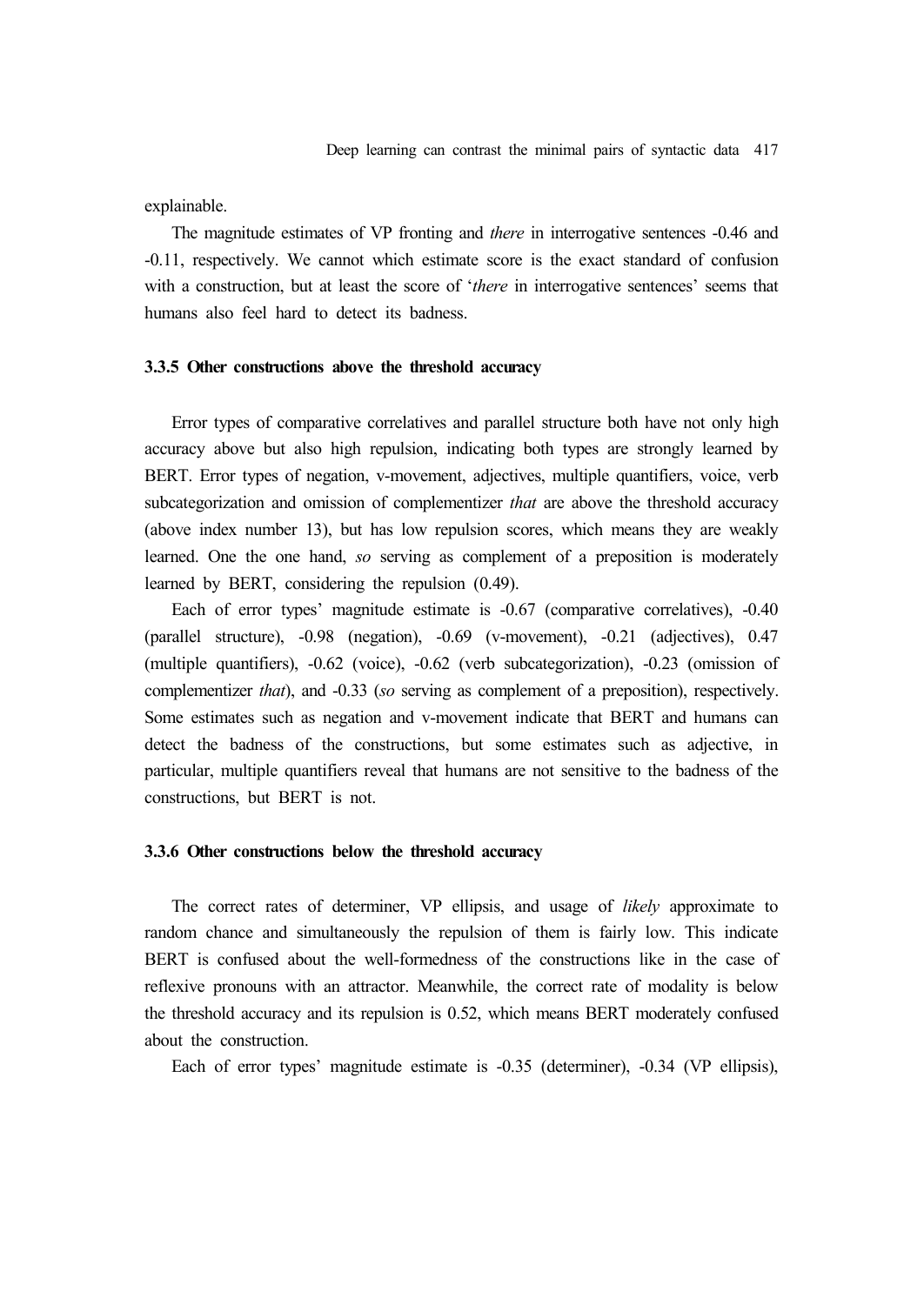-0.27 (usage of *likely*), and -0.08 (modality), respectively. Generally, it seems that the estimate scores of these types are close to 0, especially in the case of modality. This indicates humans feel also hard to detect the badness of the constructions, as BERT's accuracy indicates.

# **4. Discussion**

As to the validity of using deep learning as a tool to research on syntactic studies, some would say that it is questionable that deep learning models including learn a language or represent human's sentence processing. This concern is largely because the inner mechanism is not fully accountable. Nonetheless, we would like to quote a proverb, "When you hear hoofbeats, think of horses not zebras." That is, if deep learning models can detect well-formedness of syntactic data good enough and the judgments are made consistently and systemically, then we should say that deep learning is aware of syntax to some degree. The present study has further attempted to articulate why BERT yields such predictions with directionality, repulsion, a comparison with human judgments and error analyses.

The high accuracy of BERT's acceptability judgments on various types of syntactic minimal pairs indicates that deep learning models are of great use as a tool of syntactic research. This would be partially due to the fact that BERT consists of self-attention-based transformers with a bidirectional approach. However, another prediction that the accuracy of large BERT outperforms that of base BERT is not confirmed; the result reveals that the number of parameters of the large variant does not significantly improve syntactic knowledge. Furthermore, given that the distribution of repulsion does not change depending on the two variants of BERT, indicated by the logistic regression, we assume that at least for our test suites, the parameters that are trained by base BERT include linguistic features required for understanding diverse (but not all) syntactic phenomena. With respect to the repulsion distribution of correct and incorrect decisions, although not remarkable, it suggests that the items predicted incorrectly are "hard" for BERT to predict exactly because in the BERT's knowledge they lie lower in the hierarchy of syntactic constraints, where un-strict ones are located.

Considering the repulsion of the test suites, Figure 2 indicates that the repulsion distribution of Test Suite I, which is extracted from DeKeyser (2000)'s stimuli for testing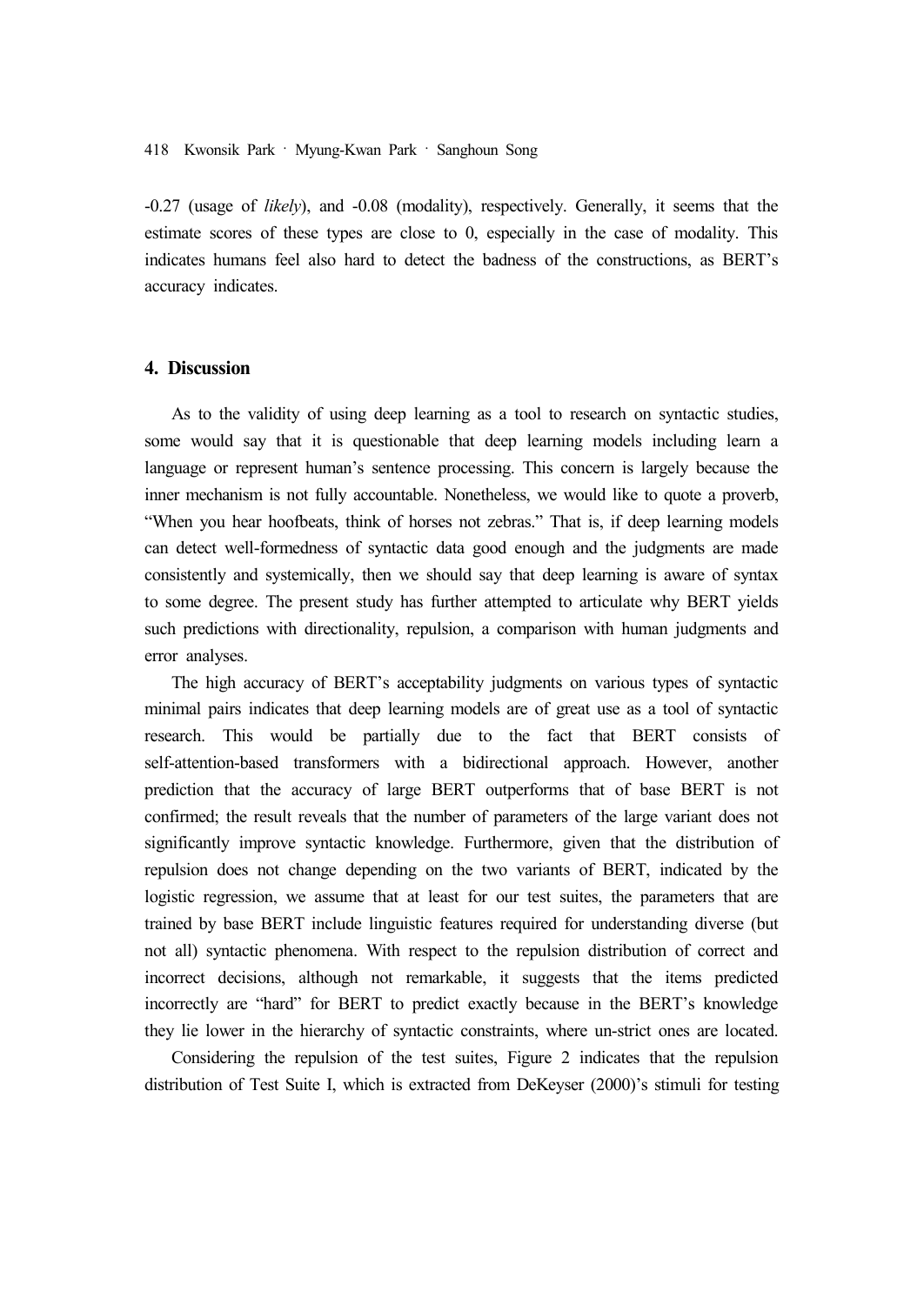L2 learners' knowledge of grammaticality, is significantly higher than Test Suite II (excerpted from syntax textbooks) and Test Suite III (excerpted from linguistic literature). This is probably due to the author's intention: testing L2 learners' ability is not the matter of acceptability judgments, but that of grammaticality judgments, i.e., it is reasonable to use test items located higher in the hierarchy of constraints which would be silently learned by learners as well as not be too ambiguous to be judged with confidence.

Regarding the accuracies of each test suite, the performance on Test Suite I and II is notably higher than Test Suite III. As aforementioned, this is partially accounted for by the following reasons. First, in line with Linzen and Oseki (2018), an account for the results is that sentences in sources such as textbooks are more thoroughly vetted by a larger number of linguists for a longer period, leading to weed out controversial cases that do not reach consensus. Ahn et al. (2019) also put forward that a convergence rate is influenced by characteristics of texts, i.e., by the extent to which the texts are empirically tested with enough feedback of linguists. In addition, many examples are made by a linguist's informal judgments, thus possibly resulting in some cases where a paper whose examples do not represent the entire linguists' judgments is published (Cho et al. 2019). In the case of Test Suite I, although not extracted from a textbook but a paper, it is a revised version from a previous acknowledged paper (Johnson and Newport 1989) which stands the test of time. Therefore, the first reason is also applicable to Test Suite I. Furthermore, Test Suite I is designed for assessing learners' grammaticality judgment, thus including only strongly contrasted items, which probably increases the repulsion of items.

Error analyses on incorrectly judged expressions reveal that, except for types whose accuracy approximates random chance (5 out of 22 types), there exist patterns in troublesome learning of BERT. This implies that we can investigate on syntactic phenomena with BERT as it does not just randomly judge them; it shows specific inclination in acceptability judgments. Furthermore, comparing humans' acceptability judgments to those of BERT reveals that judgments of BERT and humans on some phenomena (e.g., adverbial phrases) are similar to each other. This indicates that BERT's prediction reflects humans' cognitive sentence processing to some degree. However, due to the limitation that BERT tends to be more receptive to constructions which occurs frequently in training data, it turns out that the neural language models do not fully represent the human syntactic knowledge as of yet.

In the current paper we do not address all the error types exhaustively except for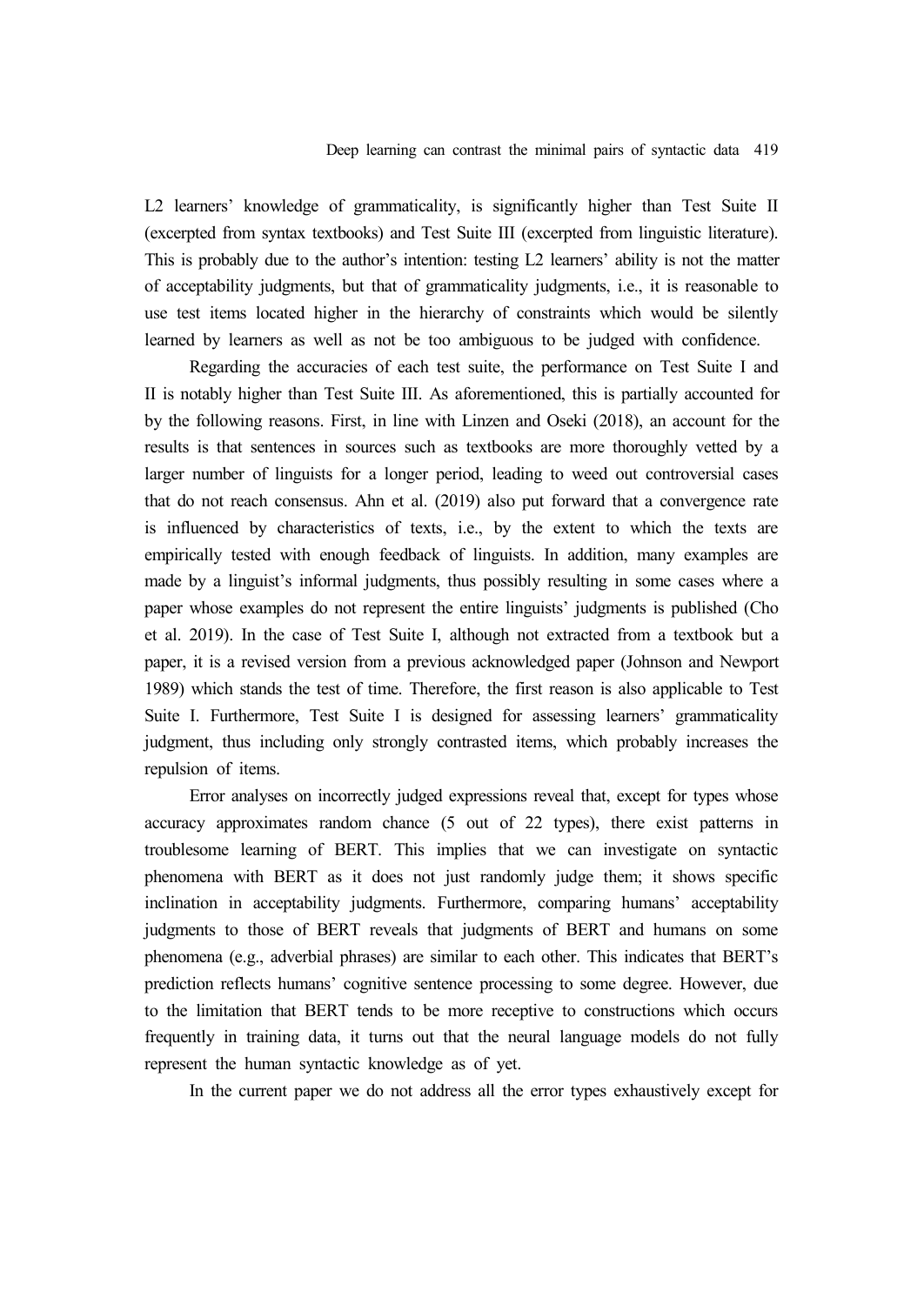some notable ones since the aim of this paper is to shed light on the feasibility of using deep learning as a supplementary tool to research on syntactic constructions, demonstrating deep learning can learn syntactic knowledge. Therefore, further research would be to investigate deep learning's inclination to specific syntactic phenomena with more exhaustive methods by using diverse variations of the phenomena such as length, tense, embedded clauses, etc.

In addition, regarding the comparison of BERT's *surprisal* results with humans' magnitude estimation, our measurement has a limitation since it is perhaps more reasonable to use probability of the whole words in a sentence rather than focusing on probability of a word using *surprisal*. Therefore, it is also needed to use an evaluation metric that considers probability of the entire words in a sentence such as the one suggested in Warstadt et al. (2020).

Last, but not least, we should say we do not regard *surprisal* as a perfect scale. *Surprisal* may not be an appropriate evaluation metric in the sense that it has not an absolute value of "0" as mentioned above. Besides, there is no proof for us to claim that *surprisal* of a token fully reflects the intricately associated syntactic (and beyond-syntactic) properties. Yet, we believe at the present stage that *surprisal* is one of the representative methods for evaluating language models' language ability. We will use another method in the future research if a more reliable measure is provided.

## **5. Conclusion**

Not a few studies reveal that syntactic knowledge is manifested in deep learning's knowledge representation. However, the studies do not address which syntactic phenomena is hard for deep learning networks to predict correctly, and few studies compare human and deep learning's judgments of syntactic minimal pairs. In this respect, it has not fully substantiated that deep learning is utilizable for syntacticians to study syntax. Thus, we attempt to demonstrate the feasibility of using deep learning as a supplementary tool to probe into syntactic phenomena.

The experimental results of the present study indicate that syntax research with minimal pairs using BERT is feasible for three reasons. First, the accuracy of BERT's acceptability judgments is fairly high, as shown in the results of directionality of contrasted items. Second, there are specific syntactic phenomena that BERT is vulnerable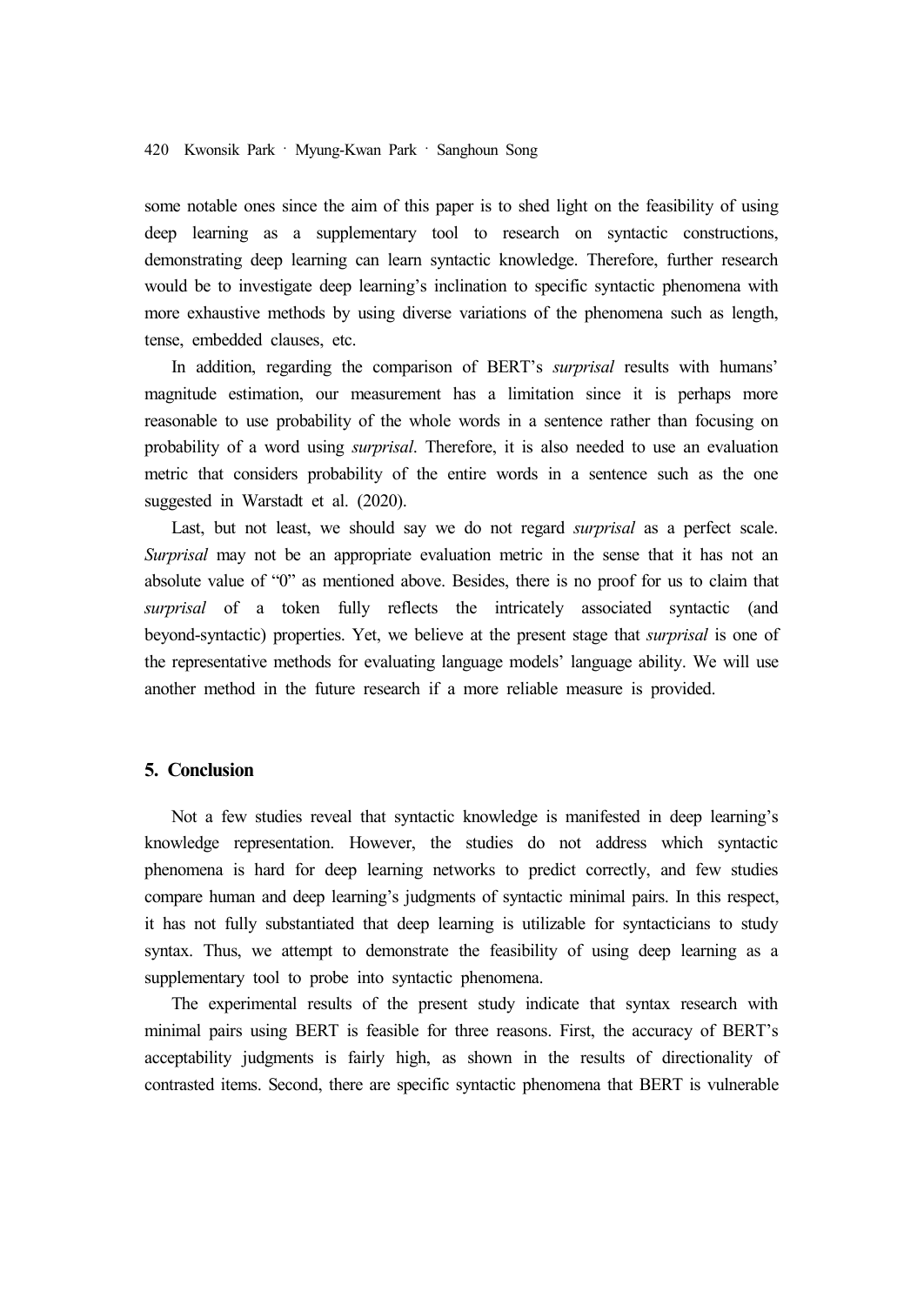to discern, as indicated in the error analysis. Third, acceptability judgments of BERT and humans on some syntactic constructions are similar to one another, indicating humans' cognitive responses for some constructions is to some degree represented in BERT's syntactic knowledge.

As mentioned thus far, further research would address various types of syntactic phenomena and features with respect to deep learning models. Additionally, more comprehensive examples are required to be tested in order to verify the deep learning models' syntactic ability. The future study would also test with different languages such as Korean to confirm whether deep learning techniques are cross-linguistically useful for syntactic studies.

# **References**

Adger, David. 2003. *Core syntax: A minimalist approach*. Oxford: Oxford University Press.

- Ahn, Hee-don, Hyoung-moon Kim, Jun Zhao, Ji-hee Ha, and Yong-jun Cho. 2019. A comparison of formal and informal acceptability judgments: A case of discrete experimental data. *Korean Language Research* 51: 57-86.
- Alain, Guillaume and Yoshua Bengio. 2016. Understanding intermediate layers using linear classifier probes. arXiv preprint arXiv:1610.01644.

Bock, Kathryn and Carol A. Miller. 1991. Broken agreement. *Cognitive Psychology* 23(1): 45-93. Carnie, Andrew. 2013. *Syntax: A generative introduction*. West Sussex, UK: John Wiley and Sons.

- Cecchetto, Carlo. 1999. A comparative analysis of left and right dislocation in Romance. *Studia Linguistica* 53(1): 40-67.
- Chicco, Davide and Giuseppe Jurman. 2020. The advantages of the Matthews correlation coefficient (MCC) over F1 score and accuracy in binary classification evaluation. *BMC Genomics* 21(1): 6.
- Cho, Yongjoon, Hyoung-Moon Kim, Jun Zhao, Jihee Ha, Rongju Li, and Hee-Don Ahn. 2019. A Comparison of formal and informal Korean acceptability judgments (2). *Studies in Linguistics* 51: 129-160.
- Collins, Chris and Phil Branigan. 1997. Quotative inversion. *Natural Language and Linguistic Theory* 15(1): 1-41.
- Culicover, Peter W. and Ray Jackendoff. 2001. Control is not movement. *Linguistic Inquiry* 32(3): 493-512.
- Da Costa, Jillian K. and Rui P. Chaves. 2020. Assessing the ability of Transformer-based Neural Models to represent structurally unbounded dependencies. *Proceedings of the Society for Computation in Linguistics* 3(1): 189-198.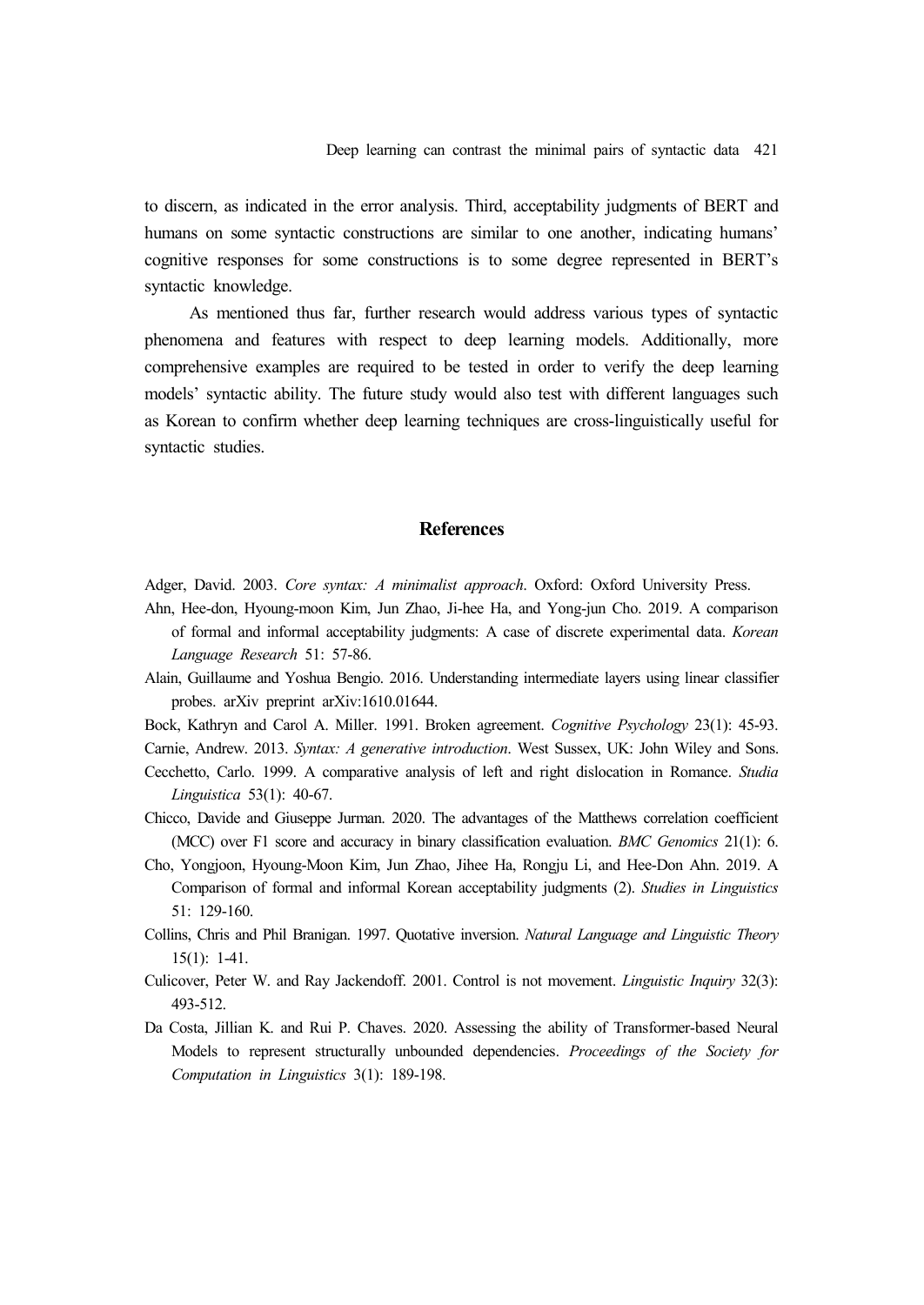- DeKeyser, Robert M. 2000. The robustness of critical period effects in second language acquisition. *Studies in Second Language Acquisition* 22(4): 499-533.
- Dikken, Marcel den and Anastasia Giannakidou. 2002. From hell to polarity: "Aggressively non-D-linked" wh-phrases as polarity items. *Linguistic Inquiry* 33(1): 31-61.
- Devlin, Jacob, Ming-Wei Chang, Kenton Lee, and Kristina Toutanova. 2018. Bert: Pre-training of deep bidirectional transformers for language understanding. *arXiv preprint arXiv:1810.04805*.
- Goldberg, Yoav. 2019. Assessing BERT's syntactic abilities. *arXiv preprint arXiv:1901.05287*.
- Hale, John. 2001. A probabilistic Earley parser as a psycholinguistic model. In *Second Meeting of the North American Chapter of the Association for Computational Linguistics* 2: 159-166.
- Hornstein, Norbert. 2007. A very short note on existential constructions. *Linguistic Inquiry* 38(2): 410-411.
- Johnson, Jacqueline S. and Elissa L. Newport. 1989. Critical period effects in second language learning: The influence of maturational state on the acquisition of English as a second language. *Cognitive Psychology* 21(1): 60-99.
- Johnson, Kyle. 2009. Gapping is not (VP-) ellipsis. *Linguistic Inquiry* 40(2): 289-328.
- Keller, Frank. 2000. *Gradience in grammar: Experimental and computational aspects of degrees of grammaticality*. PhD Dissertation. University of Edinburgh.
- Kim, Euhee, Myung-Kwan Park, and Hye-Jin Seo. 2020. L2ers' predictions of syntactic structure and reaction times during sentence processing. *Linguistic Research* 37(Special Edition): 189-218.
- Lakoff, Robin. 1977. You say what you are: Acceptability and gender-related language. In Sidney Greenbaum (ed.), *Acceptability in language.* 73-86. The Hague, The Netherlands: Mouton Publishers
- Levy, Roger. 2008. Expectation-based syntactic comprehension. *Cognition* 106(3): 1126-1177.
- Linzen, Tal. 2018. What can linguistics and deep learning contribute to each other? *arXiv preprint arXiv:1809.04179*.
- Linzen, Tal and Yohei Oseki. 2018. The reliability of acceptability judgments across languages. *Glossa: A Journal of General Linguistics* 3(1).
- Marvin, Rebecca, and Tal Linzen. 2018. Targeted syntactic evaluation of language models. *arXiv preprint arXiv:1808.09031*.
- Matthews, Brian W. 1975. Comparison of the predicted and observed secondary structure of T4 phage lysozyme. *Biochimica et Biophysica Acta (BBA)-Protein Structure* 405(2): 442-451.
- McCoy, R. Thomas, Ellie Pavlick, and Tal Linzen. 2019. Right for the wrong reasons: Diagnosing syntactic heuristics in natural language inference. *arXiv preprint arXiv:1902.01007*.
- Miller, Jim. 2002. *An introduction to English syntax*. Edinburgh, UK: Edinburgh University Press.
- Moulton, Keir, Queenie Chan, Tanie Cheng, Chung-hye Han, Kyeong-min Kim, and Sophie Nickel-Thompson. 2018. Focus on cataphora: Experiments in context. *Linguistic Inquiry* 49(1): 151-168.
- Phillips, Colin. 2003. Linear order and constituency. *Linguistic Inquiry* 34(1): 37-90.
- Song, Sanghoun. 2017. *Modeling information structure in a cross-linguistic perspective*. Berlin,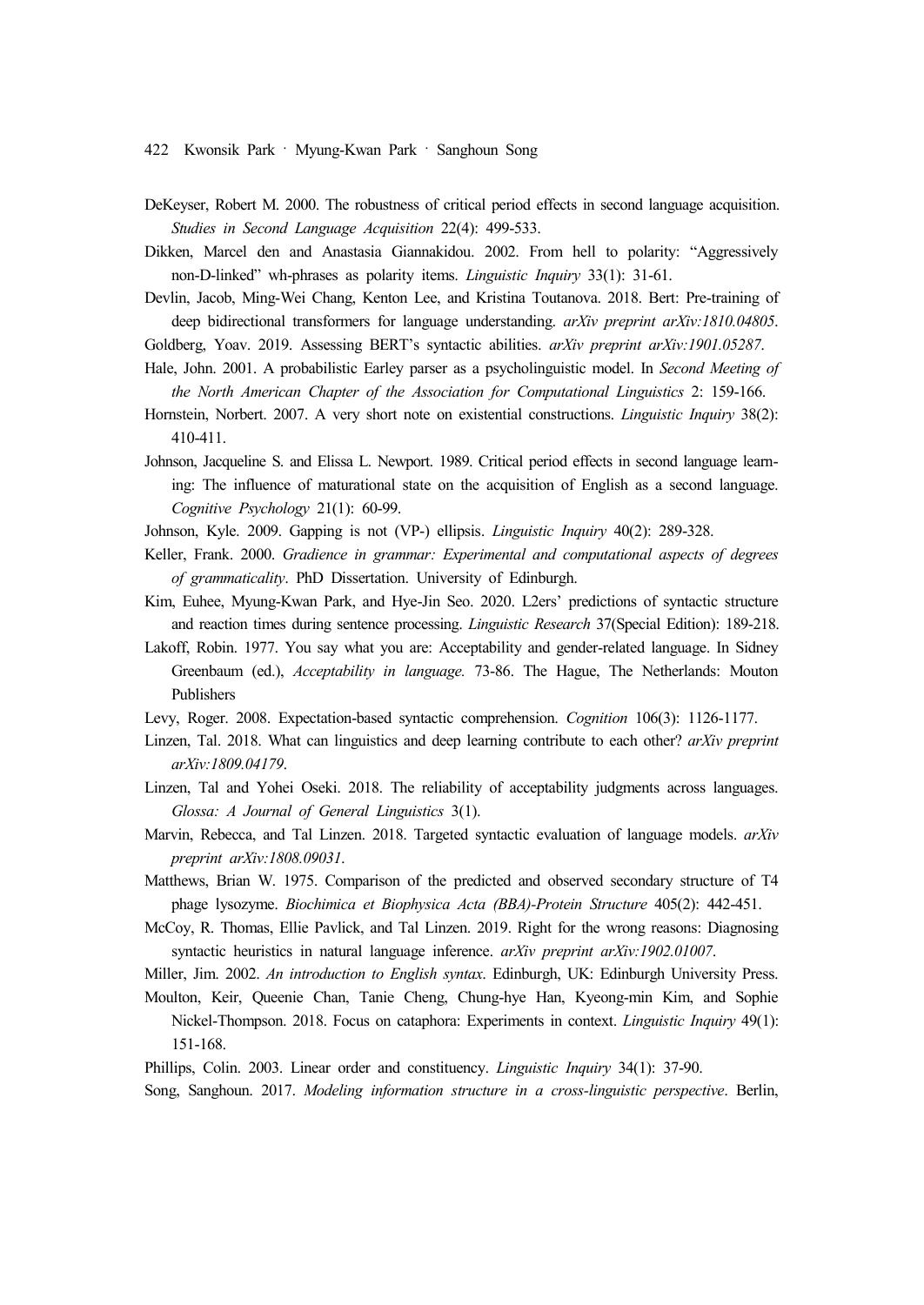Germany: Language Science Press.

Song, Sanghoun and Eunjeong Oh. 2017. What do you mean by contrast in syntax? *Linguistic Research* 34(3): 387-426.

Sorace, Antonella and Frank Keller. 2005. Gradience in linguistic data. *Lingua* 115(11): 1497-1524.

- Sportiche, Dominique, Hilda Koopman, and Edward Stabler. 2013. *An introduction to syntactic anal ysis and theory*. Hoboken, NJ: John Wiley and Sons.
- Sprouse, Jon, Carson T. Schütze, and Diogo Almeida. 2013. A comparison of informal and formal acceptability judgments using a random sample from Linguistic Inquiry 2001–2010. *Lingua* 134: 219-248.
- Takano, Yuji. 2003. How antisymmetric is syntax? *Linguistic Inquiry* 34(3): 516-526.
- Taylor, Wilson L. 1953. "Cloze procedure": A new tool for measuring readability. *Journalism Quarterly* 30(4): 415-433.
- Vaswani, Ashish, Noam Shazeer, Niki Parmar, Jakob Uszkoreit, Llion Jones, Aidan N. Gomez, Lukasz Kaiser, and Illia Polosukhin. 2017. Attention is all you need. *arXiv preprint arXiv:1706.03762*.
- Wang, Alex, Yada Pruksachatkun, Nikita Nangia, Amanpreet Singh, Julian Michael, Felix Hill, Omer Levy, and Samuel R. Bowman. 2019. Superglue: A stickier benchmark for general-purpose lan guage understanding systems. *arXiv preprint arXiv:1905.00537*.
- Wang, Alex, Amanpreet Singh, Julian Michael, Felix Hill, Omer Levy, and Samuel R. Bowman. 2018. Glue: A multi-task benchmark and analysis platform for natural language understanding. *arXiv preprint arXiv:1804.07461.*
- Warstadt, Alex, Amanpreet Singh, and Samuel R. Bowman. 2019. Neural network acceptability judgments. *Transactions of the Association for Computational Linguistics* 7: 625-641.
- Warstadt, Alex, Alicia Parrish, Haokun Liu, Anhad Mohananey, Wei Peng, Sheng-Fu Wang, and Samuel R. Bowman. 2020. BLiMP: The benchmark of linguistic minimal pairs for English. *Transactions of the Association for Computational Linguistics* 8: 377-392.
- Wilcox, Ethan, Roger Levy, and Richard Futrell. 2019. Hierarchical representation in neural language models: Suppression and recovery of expectations. *arXiv preprint arXiv:1906.04068.*
- Zhu, Yukun, Ryan Kiros, Rich Zemel, Ruslan Salakhutdinov, Raquel Urtasun, Antonio Torralba, and Sanja Fidler. 2015. Aligning books and movies: Towards story-like visual explanations by watching movies and reading books. In *Proceedings of the IEEE International Conference on Computer Vision,* 19-27.

# **Appendix**

- 1. Contents: Experiment results
- 2. Website Link: https://bit.ly/3sbjwe8